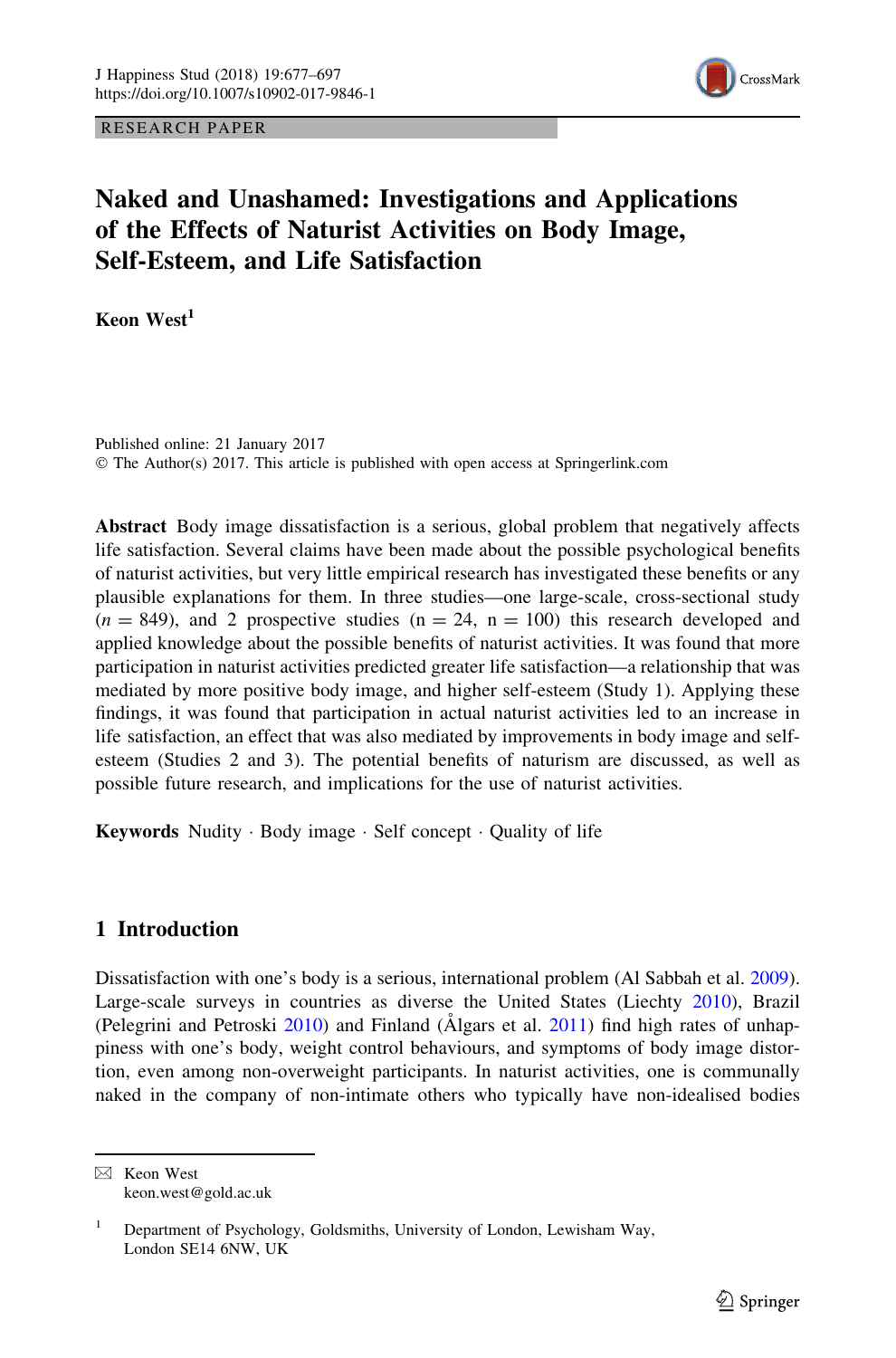(Green [2001](#page-18-0)). These activities may reduce dissatisfaction with one's body through exposure to non-idealised bodies (Re et al. [2011\)](#page-19-0), or positive (or even neutral) feedback about one's own body (Herbozo and Thompson [2006](#page-18-0)). This current research investigates and applies these potential benefits of naturist activity and is the first to test a specific mediated model of the effect of naturism on body image, self-esteem and life satisfaction.

## 2 Body Image, Self-Esteem and Life Satisfaction

Prior research suggests that negative body image in both women and men stems from pressure to achieve unrealistic ideals of attractiveness (McCreary and Sasse [2000;](#page-18-0) Striegel-Moore et al. [1986\)](#page-19-0). Frequent exposure to media-based standards of attractiveness, which are often unattainably thin (for females) or muscular (for males), leads to a more negative perception of one's own body (Agliata and Tantleff-Dunn [2004](#page-17-0); Engeln-Maddox [2005;](#page-18-0) Grabe et al. [2008](#page-18-0)).

One's body-concept is an important aspect of one's overall self-concept, and a wellestablished body of research demonstrates the relationship between body-image and selfesteem (e.g., Herbozo and Thompson [2006](#page-18-0); Kostanski and Gullone [1998;](#page-18-0) Olivardia et al. [2004\)](#page-19-0). Some of this research specifically supports a causal relationship from body image to self-esteem, rather than the reverse (Hesketh et al. [2004\)](#page-18-0). Similarly, a well established body of prior research provides ample evidence of the relationship between self-esteem and life satisfaction (e.g., Acun-Kapikiran et al. [2014](#page-17-0); Kang et al. [2003](#page-18-0); Navarro et al. [2014;](#page-18-0) Oishi et al. [1999](#page-19-0); Paradise and Kernis [2002;](#page-19-0) Park et al. [2014](#page-19-0)). This research is largely cross-sectional (rather than experimental or longitudinal) and thus cannot confirm the causal direction of this relationship. However, the direction of effects from self-esteem to life satisfaction has been supported statistically by structural equation modeling or other analyses of mediation effects (see, e.g., Acun-Kapikiran et al. [2014;](#page-17-0) Kang et al. [2003;](#page-18-0) Navarro et al. [2014](#page-18-0)).

If positive body image improves self-esteem, which in turn may affect life satisfaction, it is important to bolster or improve one's body image. Prior research his investigated methods of doing this, such as exposure to bodies that differ from idealised images. For example, Re et al. ([2011\)](#page-19-0) found that brief exposure to heavier bodies increased participants' preference for heavier looking individuals. Similarly, Swami [\(2015](#page-19-0)) found that women reported more positive body image after taking part in a life drawing session: an event in which participants produce drawings of the human figure by observing a nude model present in the room. However, a potentially underused strategy might be found in naturist activities, which could offer a low-cost, widely available solution to the problem of body dissatisfaction.

#### 3 Possible Psychological Benefits of Naturism

Naturism (or nudism) is a multi-faceted concept that varies both geographically and over time; the primary element of naturist or nudist subculture is going without clothes. However, this can have complex interactions with other elements of the dominant cultures in which it is based (Smith [1980](#page-19-0)), or with other concerns, such as the potential for eroticism (Smith and King [2009](#page-19-0)). Naturism and nudism may also have a variety of political meanings (Cooper [2011](#page-17-0)); hence, some people may be willing to take part in public nudity,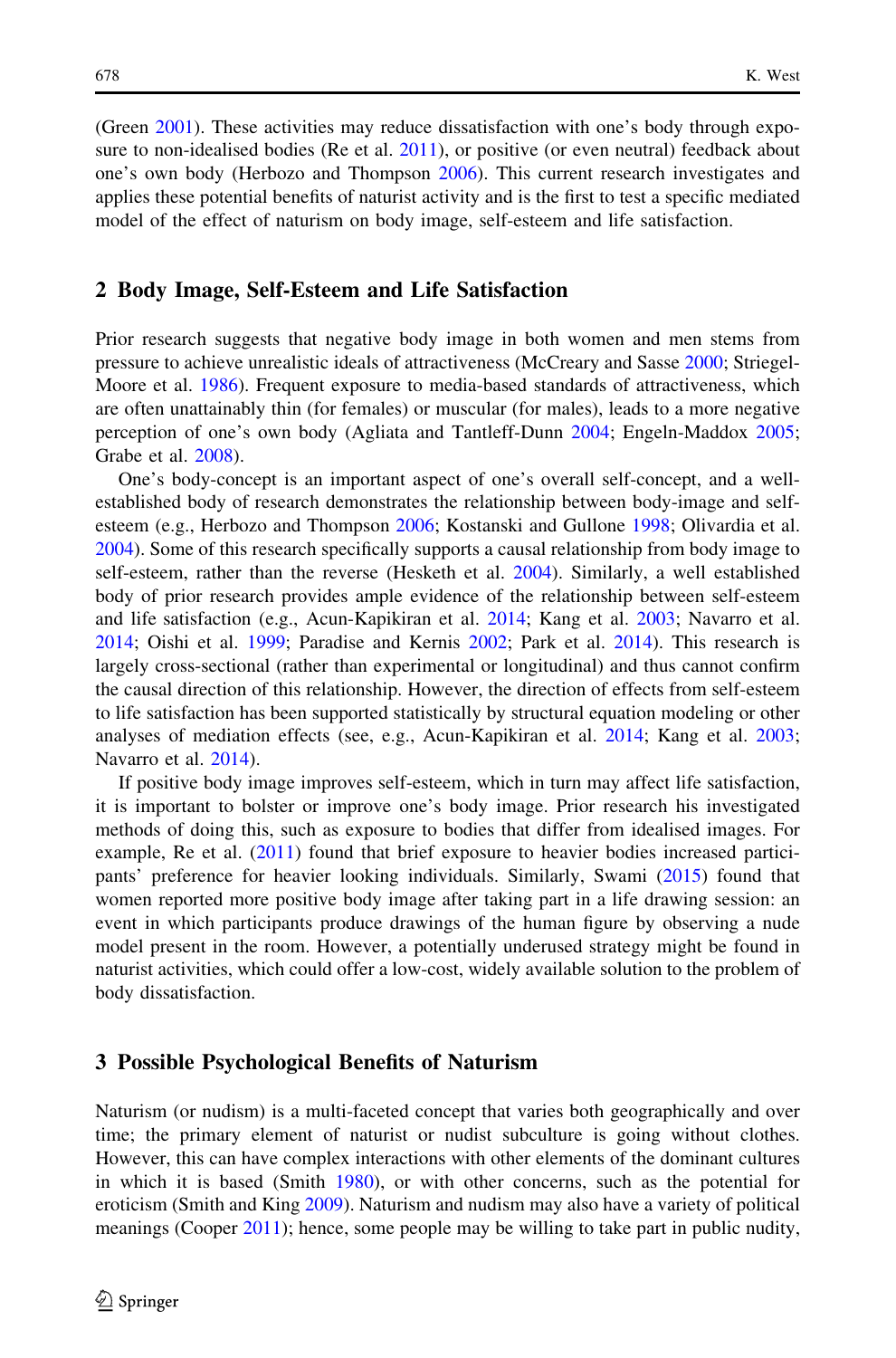but hesitant to identify themselves as naturists or nudists (Ipsos-Mori [2011](#page-18-0)). For these reasons, it is difficult to identify a single, universal definition of naturism. However, many of the largest contemporary national and international naturist organisations define naturism as going without clothes in the presence of non-intimate others, or being nude in public without the intention of being sexually stimulating (British Naturism: What is Naturism? [2015](#page-17-0); Deschenes [2016\)](#page-17-0).

Across multiple countries, attitudes toward public nudity appear to be improving (Carr-Gomm [2012](#page-17-0)). Large-scale, representative surveys conducted in 2001 and 2011 show that about a quarter of all Britons have taken part in some naturist activity (e.g., nude sunbathing), and this number is likely growing (Ipsos-Mori [2011\)](#page-18-0). Other signs of internationally softening attitudes toward public nudity include the rising popularity of the World Naked Bike Rides—events where hundreds or thousands of people cycle naked through cities to call attention to the vulnerability of cyclists (Dieleman [2008;](#page-17-0) Pucher et al. [2011](#page-19-0)).

Initially, there was significant concern that naturism either reflected or resulted in negative psychological effects (Negy [2004\)](#page-19-0), particularly for children (Okami [1995](#page-19-0); Smith and Sparks [1986](#page-19-0)). However, the empirical research on naturism and public nudity failed to support these assumptions. Oleinick et al. ([1966](#page-19-0)) found no relationship between exposure to nudity in childhood and later psychiatric symptomology. Lewis and Janda ([1988\)](#page-18-0) found a positive association between exposure to nudity early in life and willingness to engage in casual sex, but no associations with any other measure of sexual or emotional adjustment. In an 18-year longitudinal study Okami et al. [\(1998](#page-19-0)) found no effects of exposure to parental nudity on sexual activity during adolescence, teenage pregnancy, contracting sexually transmitted diseases, or antisocial behaviour such as shoplifting. Indeed, exposure to parental nudity was associated with less usage of recreational drugs and higher levels of self-acceptance. Given the apparent lack of negative effects, it was perhaps unsurprising that the potential positive effects of naturism began to be considered.

Naturist organisations themselves claim that participation in naturist activities should lead to improvements in body image, self-esteem and overall life satisfaction (British Naturism: What is Naturism? [2015](#page-17-0); see also O'Reilley [2015\)](#page-19-0). However, very little research has empirically investigated these claims. While some qualitative reports suggest that naturism may reduce self-consciousness (Green [2001](#page-18-0)), and a few quantitative studies have found an association between positive body image and naturist identity (Story [1979,](#page-19-0) [1984](#page-19-0)) or pro-nudity attitudes (Negy and Winton [2008\)](#page-19-0), no studies to date have investigated the effects of actual naturist *behaviour*. This is important because identification and behaviour may not always be aligned; many more people take part in some clothing-optional activity than would identify themselves as naturists or nudists (Ipsos-Mori [2011\)](#page-18-0).

#### 3.1 Why Should Naturism Have Positive Psychological Effects?

The model suggested by naturist organisations is one in which naturist activities lead to an improvement in body image, which should in turn lead to an improvement in self-esteem and thus to increased life satisfaction (British Naturism: What is Naturism? [2015;](#page-17-0) O'Reilley [2015\)](#page-19-0). As discussed above, the effects of body image on self-esteem and the relationship between self-esteem and life satisfaction have been extensively supported by prior research (Kang et al. [2003;](#page-18-0) Kostanski and Gullone [1998](#page-18-0); Molloy and Herzberger [1998;](#page-18-0) Oishi et al. [1999\)](#page-19-0). Thus, the aspect of the model that remains to be tested and explained is the proposed positive effect of naturism on body image.

As discussed above, current models suggest that negative body image in both women and men derives from exposure to, and pressure to achieve, unrealistic ideals of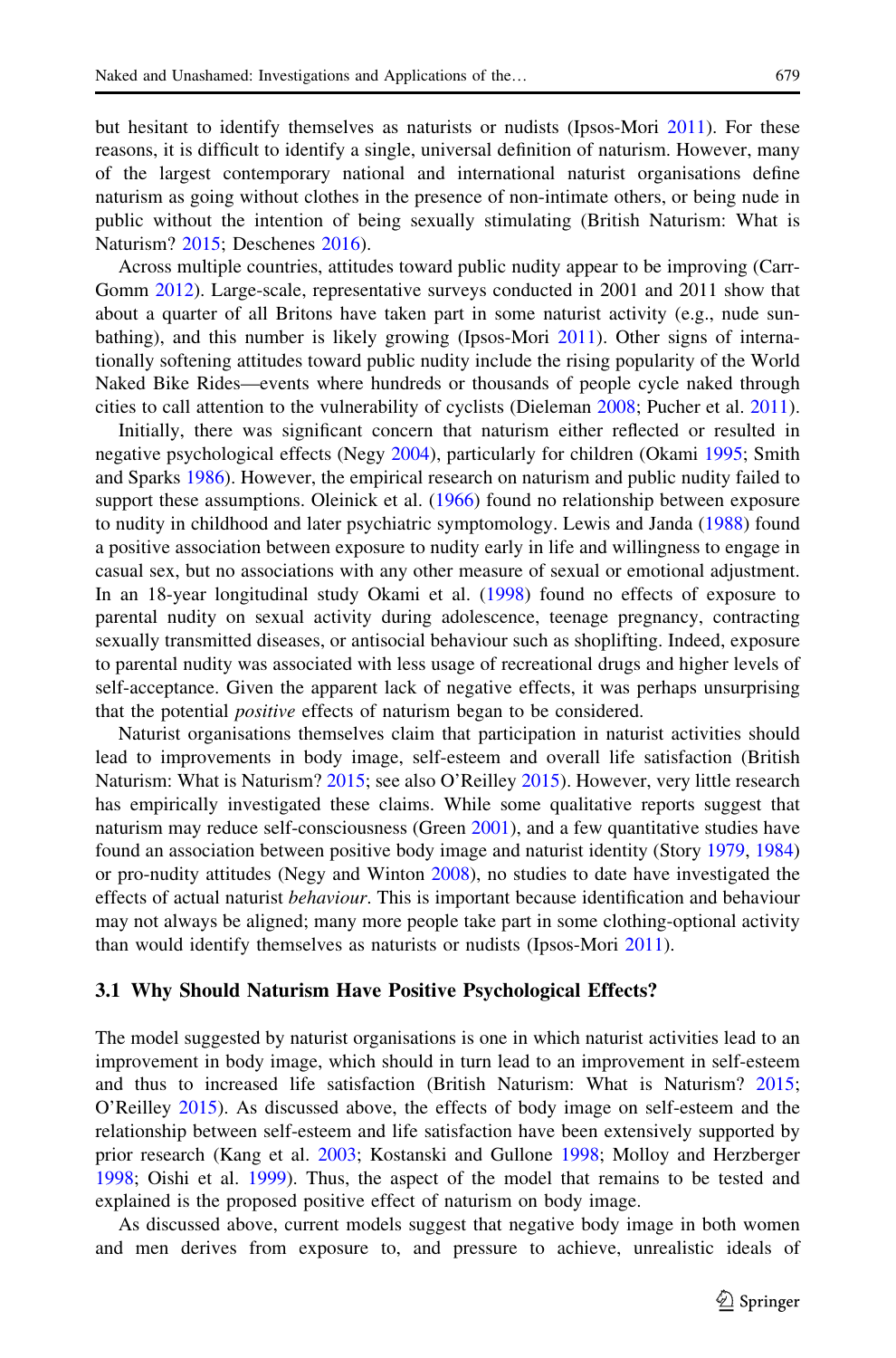attractiveness (Agliata and Tantleff-Dunn [2004;](#page-17-0) Engeln-Maddox [2005;](#page-18-0) Grabe et al. [2008;](#page-18-0) McCreary and Sasse [2000](#page-18-0); Striegel-Moore et al. [1986](#page-19-0)). However, this effect can be countered by exposure to bodies that differ from these idealised images (Re et al. [2011;](#page-19-0) Swami [2015\)](#page-19-0). Hence, naturist activities, in which one is able to observe a wide variety of bodies that differ from idealised images, should also be able to counteract these negative effects and promote a more realistic standard of physical attractiveness.

Alternatively, however, naturism may have positive effects due to feedback about one's own body. Abraczinskas et al. ([2012\)](#page-17-0) found that negative weight-related and eating-related comments from one's parents can affect one's drive for thinness and encourage bulimic symptomatology in teenagers. However, in a dominant atmosphere of negative feedback about one's body, positive or even neutral feedback may lead to improved body image (Herbozo and Thompson [2006](#page-18-0); Mclaren et al. [2004](#page-18-0)). Naturist activities, in which individuals spend time naked in the company of non-intimate others, also involve being seen naked by a large number of people in a relatively non-judgemental context, which might lead to less dissatisfaction with one's body. To date, however, neither of these two possible explanations for naturism's effects (seeing others vs. being seen by others) has been explored empirically.

# 4 Current Research

Despite the positive claims of naturist organisations, there is a gap in the available empirical research concerning the possible psychological benefits of naturism and the mechanisms explaining these benefits. This current research fills this gap by investigating a specific proposed model in which naturist activity is associated with greater life satisfaction, and in which this relationship is mediated in turn by more positive body image and higher self-esteem. Furthermore, this research also investigates whether two specific aspects of naturism (i.e., seeing others vs. being seen by others) are associated with more positive body image. Finally, having tested a model of naturism's effects, this knowledge is applied at two genuine naturist activities to investigate whether subsequent improvements in body image, self-esteem and life satisfaction occur.

# 5 Study 1

This large, cross-sectional study investigated a model of the effects of naturist activity on life satisfaction, mediated by higher body image and self-esteem. Explanations for naturism's effects on body image (seeing others vs. being seen) were also explored.

#### 5.1 Method

#### 5.1.1 Participants and Design

Eight hundred and forty-nine members of the British public were recruited via word-ofmouth and advertisements posted on various Internet forms to take part in this research. Of these participants, 739 (87%) were male, 94 (11%) were female and 16 (.02%) did not identify their gender or reported a non-binary gender. The mean age was 57.19, with a standard deviation of 12.00. Ethnically, 831 (98%) identified as White, 3 (.4%) as East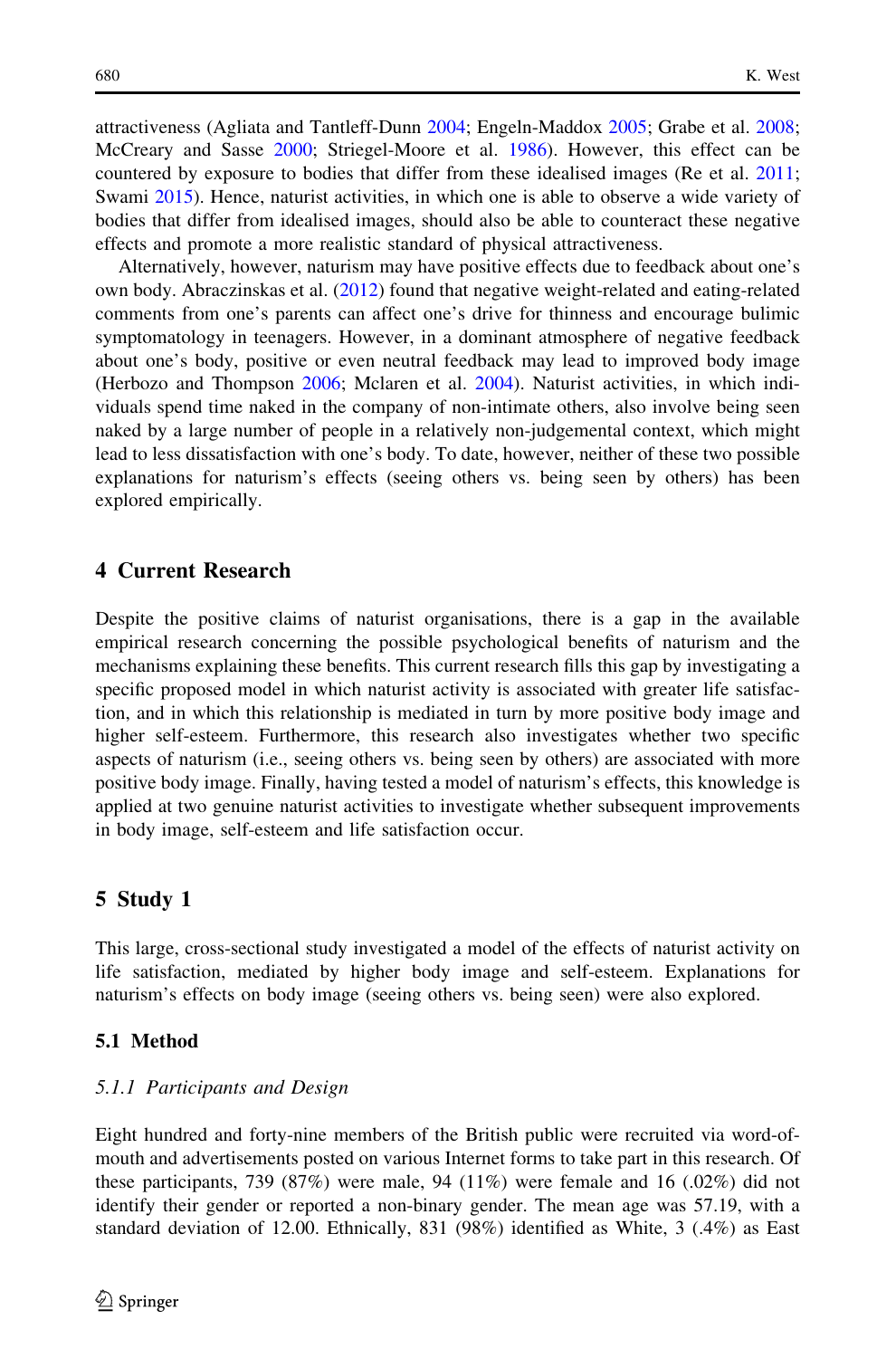Asian, 2 (.2%) as South Asian, 0 as Black, and 13 (2%) as ''other''; 405 (54%) identified themselves as having no religion, 366 (43%) identified as Christian, 0 identified as Muslim, 74 (9%) identified themselves as ''other'' and 4 (.5%) declined to identify a religion; 702  $(83\%)$  identified as heterosexual, 39 (5%) as gay, 94 (11%) as bi-sexual, and 14 (2%) as ''other''.

All participants completed the study online using a computer and Qualtrics survey completion software. Participants were told that the study investigated the association between social activities and well-being, but were not made aware of any of the specific hypotheses. All participants indicated whether they had ever taken part in any naturist activities, and if yes, when they began doing so and how frequently they did so. All participants completed measures of body image, self-esteem, and life satisfaction. At the end of the survey participants were thanked and fully debriefed. All those who completed the survey were offered the chance to win £150 in a prize draw. Only participants who completed the questionnaire were included in the prize draw or the analyses.

#### 5.1.2 Measures

To assess participation naturist activities, participants were asked to indicate (yes vs. no) whether they had ever taken part in "in clothes-free activities (i.e., activities in which you have been fully or partially undressed outdoors and/or in the company of other people (other than your close family or romantic partner).'' The language of this question deliberately focused on participants' *behaviour* and avoided the labels "nudist" and ''naturist''. If a participant responded yes to this initial question, they were asked to indicate (using the year and the month) when they had started participating in these activities and how many of these activities they did in a typical year. Subtracting the date at which the participant started taking part in naturist activities from the date at the end of data collection produced a measure of length of time (in years) doing naturist activities.

As both the time spent doing naturist activities and the frequency of these activities were important for this research, the product of the time spent doing naturist activities (in years) and frequency of naturist events per year was used as the index of naturist activity. For example, if a participant reported taking part in naturist activities for 2 years, and typically taking part in 3 naturist activities per, this participant would have an index score of  $(2 \times 3 =)$  6. This approach has been successfully used in prior social-psychological research (e.g., Evans-Lacko et al. [2013](#page-18-0); Taschler and West [2016;](#page-20-0) Voci and Hewstone [2003;](#page-20-0) West and Hewstone [2012](#page-20-0); West et al. [2014](#page-20-0)). Participants who indicated that they had never taken part in any naturist activity were assigned scores of 0 for both the number of years spent taking part in naturist activities and the number of naturist activities per year (thus, they necessarily had index scores of 0 as well).

Positive body image was measured by the 13-item Body Appreciation Scale (Avalos et al. [2005](#page-17-0)). Using 7-point Likert scales  $(1 = Strongly Disagree, 7 = Strongly Agee)$ participants indicated their agreement with the following statements: ''I respect my body'', ''I do not feel good about my body'' (reversed), ''On the whole, I am not satisfied with my body'' (reversed), ''Despite its flaws, I accept my body for what it is'', ''I feel that my body has at least some good qualities", "I take a positive attitude towards my body", "I am attentive to my body's needs'', ''Despite its imperfections I still like my body'', ''My self worth is independent of my body shape or weight", "I focus a lot energy being concerned with my body shape or weight'' (reversed), ''My feelings toward my body are positive, for the most part'', ''I engage in healthy behaviours to take care of my body'', ''I do not allow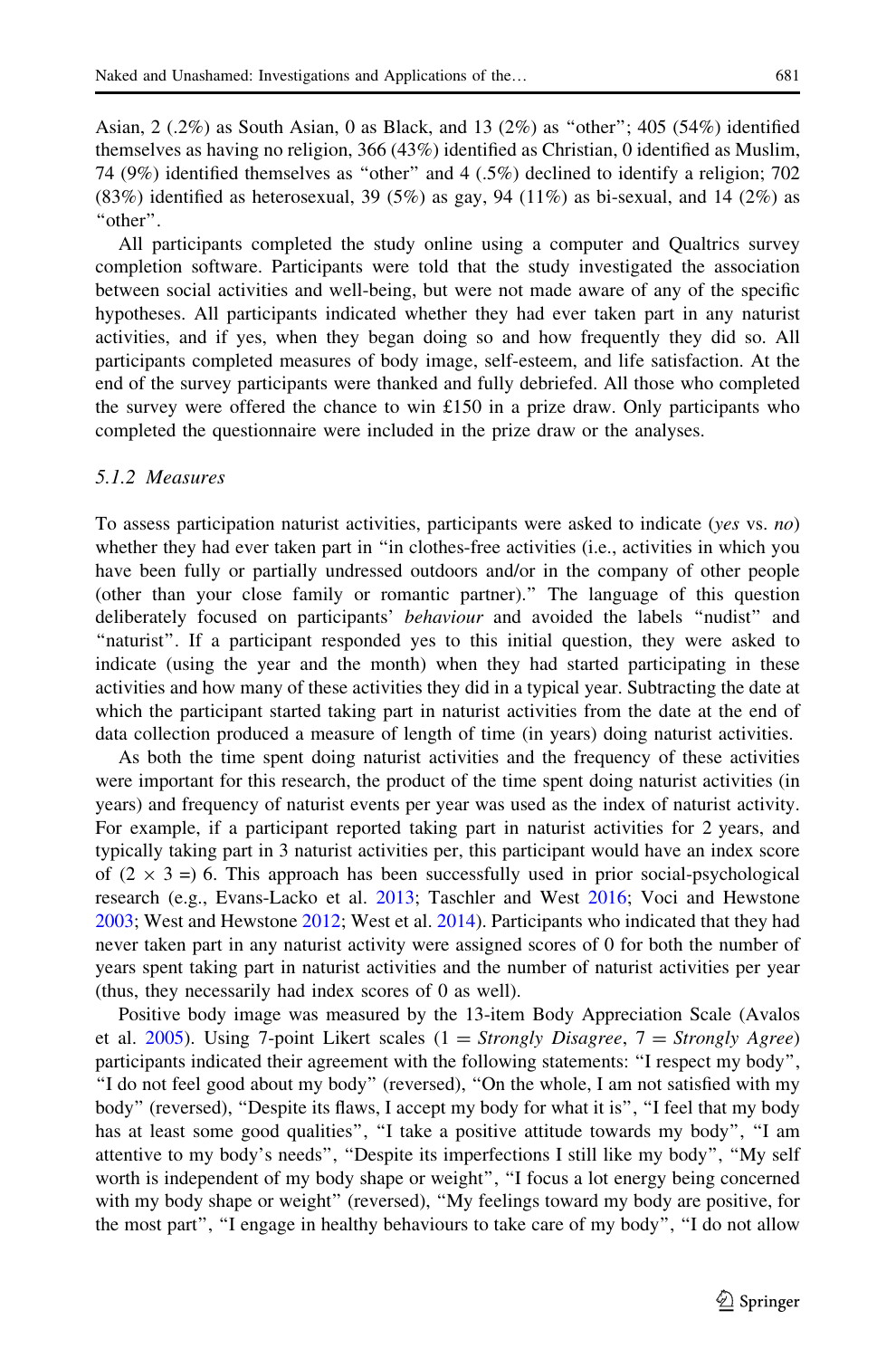unrealistic images presented in the media to affect my attitudes toward my body''  $(\alpha = .84)$ .

Self-esteem was measured with the 10-item Rosenberg Self-Esteem Scale (Rosenberg [1965,](#page-19-0) more recently used by Ashburn-Nardo et al. [2007\)](#page-17-0). Using 4-point Likert scales  $(1 = Strongly Disagree, 2 = Disagree, 3 = Agree, 4 = Strongly Agree)$  participants indicated their agreement with the following statements: ''On the whole, I am satisfied with myself", "At times, I think I am no good at all" (reversed), "I feel that I have a number of good qualities'', ''I am able to do things as well as most other people'', ''I feel I do not have much to be proud of" (reversed), "I certainly feel useless at times" (reversed), "I feel that I'm a person of worth", "I wish I could have more respect for myself" (reversed), "All in all, I am inclined to think that I am a failure" (reversed), "I take a positive attitude toward myself" ( $\alpha = .78$ ).

Overall life satisfaction was measured with the 5-item Satisfaction with Life Scale (Diener et al. [1985\)](#page-18-0). Using 7-point Likert scales (1 = Strongly Disagree, 7 = Strongly Agree) participants indicated their agreement with the following statements: ''In most ways my life is close to ideal'', ''The conditions of my life are excellent'', ''I am satisfied with my life'', ''So far, I have gotten the important things I want in life'', ''If I could live my life over, I would change almost nothing" ( $\alpha = .91$ ).

To distract participants from the true purpose of the study, a number of filler items were included concerning relationships between males and females, gender norms and sexual activity in general. The order of presentation of the measures was also counter-balanced across participants. After completing all the measures, participants were thanked and fully debriefed.

### 5.2 Results

#### 5.2.1 Preliminary Analyses

Descriptive statistics can be seen in Table 1. In total 861 people started the survey. Most of the scales used in the survey contained some reversed items. For example, the Rosenberg Self-Esteem Scale contained the items "On the whole I am satisfied with myself" (nonreversed item) and ''At times I think I am no good at all'' (reversed item). If a participant gave the same response to the reversed and non-reversed items throughout the scale, this was marked as an incorrect completion and this participant's data were discarded. Twelve

|                                 | Min          | Max       | Median | Mean    | Standard deviation |
|---------------------------------|--------------|-----------|--------|---------|--------------------|
| Age                             | 16           | 90        | 59.00  | 57.19   | 12.10              |
| Years doing naturist activities | $\mathbf{0}$ | 65.17     | 24.83  | 23.65   | 16.48              |
| Naturist activities per year    | $\mathbf{0}$ | 365       | 17.00  | 36.75   | 62.89              |
| Index of naturist activity      | $\mathbf{0}$ | 21,900.00 | 270.00 | 1151.11 | 2662.10            |
| Positive body-image             | 2.46         | 7         | 5.85   | 5.70    | .81                |
| Self-esteem                     | 1.20         | 4         | 3.30   | 3.24    | .53                |
| Life satisfaction               | 1.00         | 7         | 5.20   | 4.87    | 1.38               |

Table 1 Descriptive statistics of all variables used in Study 1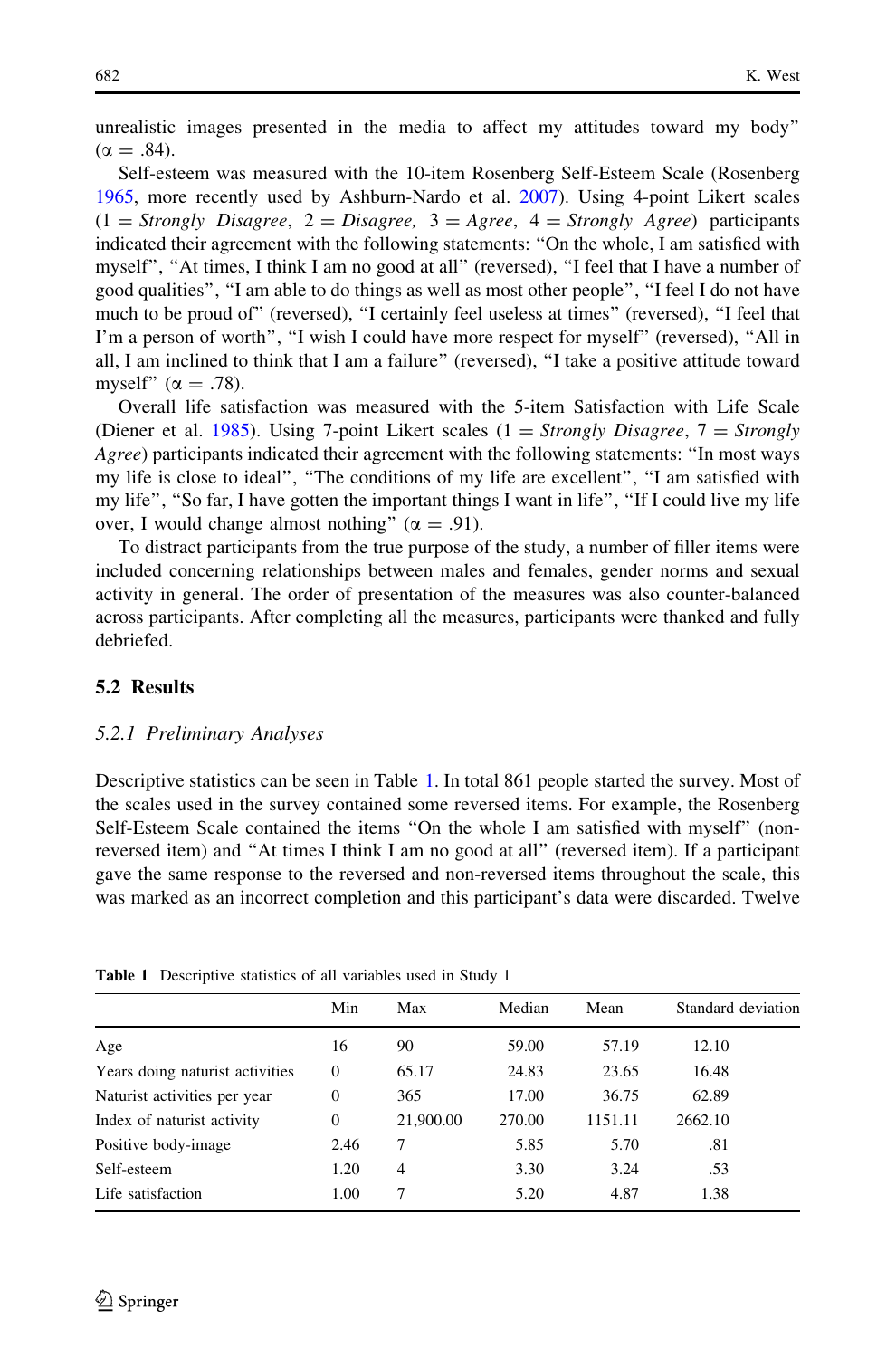participants (10 men and 2 women) were discarded for this reason, leaving 849 participants for analysis.

Overall, most participants (805 or 95%) indicated that they had taken part in naturist activity at least once in their lives; participants also indicated that they took part in a mean of 36.75 naturist events per year. However, this number may be misleadingly high. Fifty per cent of participants took part in 17 or fewer naturist activities per year, suggesting that these participants were not ardent naturists, but rather people who would occasionally take part in clothing-optional activities. Furthermore, the phrasing of the question, which asked participants whether they had ever ''been fully or partially undressed outdoors and/or in the company of other people (other than [their] close family or romantic partner)'', was very inclusive, and may have increased the number of positive responses. For example, each topless trip to a beach would count as a separate activity. For those who had spent time taking part in naturist activities, overall they indicated that they started taking part a mean of 23.65 years ago, a value close to the median (24.83).

#### 5.2.2 Mediation Analyses

Differences in the scales used to measure each of the variables could make statistical relationships between them difficult to interpret. For example, self-esteem was measured with a 4-point scale, body image and life satisfaction with 7-point scales, and the index of naturist activity had a minimum of 0 (0 naturist activities per year  $\times$  0 years) and a maximum of 21,900 (365 naturist activities per year  $\times$  60 years). To increase clarity of presentation, all variables were normalised so that they had a mean of 0 and a standard deviation of 1 (as previously done by Fryer Jr. and Levitt [2004](#page-18-0); Strand [2012](#page-19-0)). These standardized variables are used in the subsequent mediation analyses and correlations between these standardized variables can be seen in Table 2.

It was hypothesised that naturist activity would predict higher life satisfaction and that this relationship would be mediated in turn by more positive body image and higher selfesteem. These relationships were investigated using PROCCESS macros (Model 6, with a 95% confidence interval based on 10,000 bootstrap samples; Hayes [2009\)](#page-18-0). Age, ethnicity, religion and sexual orientation were included as covariates in these analyses to rule out possible alternative explanations for our findings (and also, in the case of age, because of a possible confound of the measure of naturist activity, which incorporated a measure of time in years). The effects of gender are investigated more explicitly below. Only statistically significant relationships are reported.

The hypothesised mediated relationships were supported by the data; see Fig. [1](#page-7-0). Naturist activity predicted more positive body image ( $b = .08$ ,  $p = .03$ ), which in turn predicted higher self-esteem ( $b = .50$ ,  $p < .0001$ ), and greater life satisfaction ( $b = .08$ ,

|                      | (1)    | (2)      | (3)      | (4) |
|----------------------|--------|----------|----------|-----|
| 1. Naturist activity |        |          |          |     |
| 2. Body-image        | $.07*$ |          |          |     |
| 3. Self-esteem       | .057   | $.51***$ |          |     |
| 4. Life satisfaction | .011   | $.36***$ | $.60***$ |     |

Table 2 Correlations between standardised variables used in Study 1

 $* p < .05; ** p < .01; *** p < .001$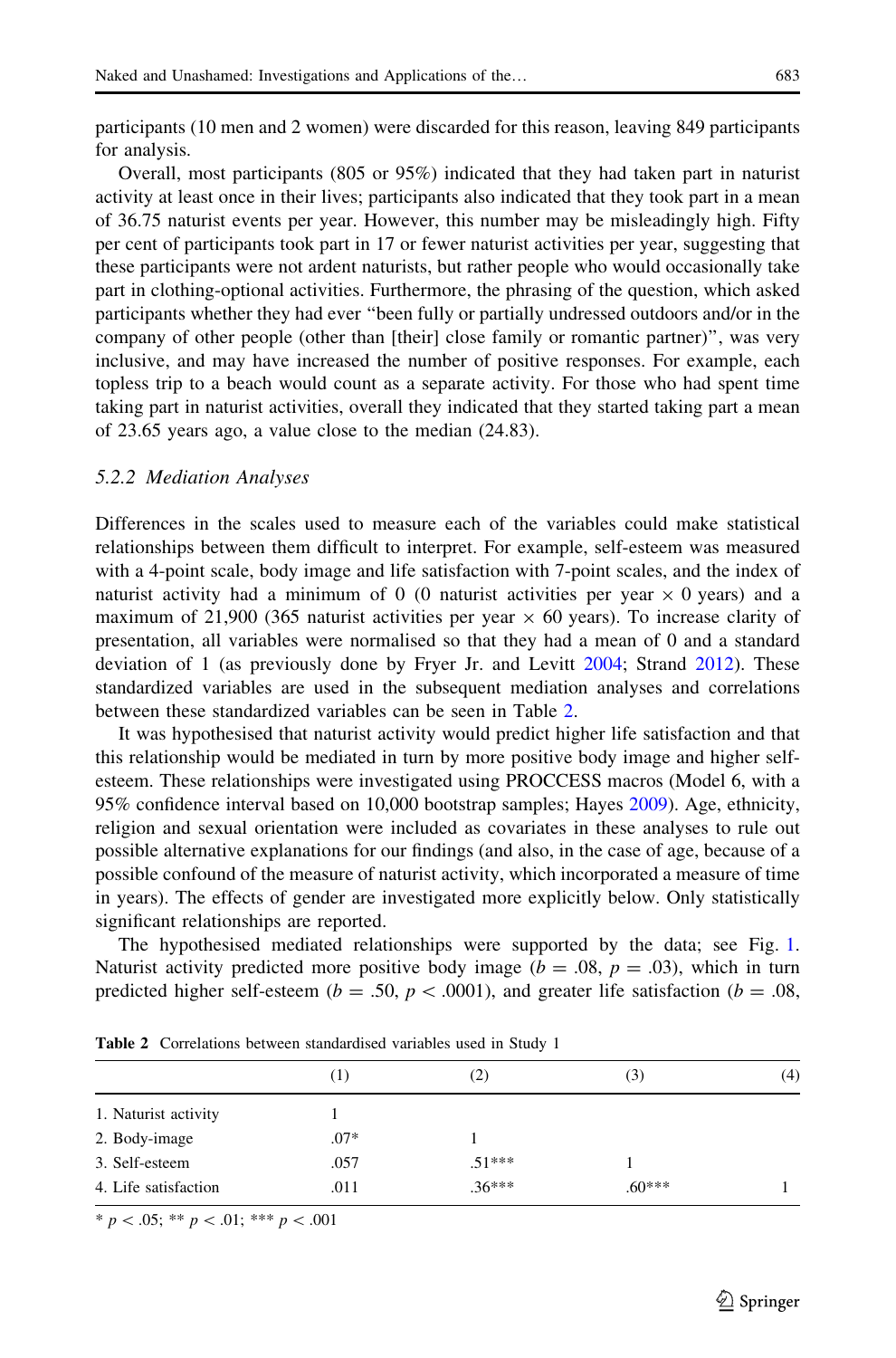<span id="page-7-0"></span>Self-Esteem  $.50***$  $.56***$ Naturist Body -Life  $.08*$ ሰጸ Activity Image Satisfaction

Fig. 1 Relationship between naturist activity and life satisfaction, mediated by body-image and self-esteem in Study 1. Note  $*p$  < .05,  $**p$  < .01,  $***p$  < .001

| Mediators                         | Point estimate | LLCI     | <b>ULCI</b> |  |
|-----------------------------------|----------------|----------|-------------|--|
| 1. Total indirect effect          | .0379          | .0051    | .0830       |  |
| 2. Via body-image                 | .0060          | .0005    | .0218       |  |
| 3. Via body-image and self-esteem | .0213          | .0019    | .0495       |  |
| 4. Via self-esteem                | .0106          | $-.0120$ | .0387       |  |

Table 3 Mediators of the indirect relationship between naturist activity and life satisfaction in Study 1

 $p = .01$ ). Higher self-esteem also predicted greater life satisfaction ( $b = .56$ ,  $p < .0001$ ). The total indirect effect of naturist activity on life satisfaction was positive and significant;  $LLCI = .0051$ ,  $ULCI = .083$ , point estimate = .038. All other indirect effects of naturist activity on life satisfaction can be seen in Table 3. This model accounted for 37% of the variance in participants' life satisfaction scores.

#### 5.2.3 Testing the Reversed Model

While the data fit the proposed model well, it is necessary to test the reversed causal relationships. While it is possible that taking part in naturist activity causes improvements in body image, self-esteem, and life satisfaction, it is equally possible that people who are happier with themselves and their bodies are consequently more likely to take part in naturist activities. This reversed model—in which life satisfaction predicted naturist activity, mediated by higher self-esteem and more positive body image—was tested in the same manner as the proposed model: using PROCCESS macros (Model 6, with a 95% confidence interval based on 10,000 bootstrap samples), and including age, ethnicity, religion and sexual orientation as covariates.

The data did not fit the reversed model as well as the original, proposed model. Life satisfaction predicted both higher self-esteem ( $b = .60$ ,  $p < .0001$ ) and more positive body image ( $b = .09$ ,  $p = .01$ ). Self-esteem also predicted more positive body image ( $b = .45$ ,  $p$  < .0001), but body image failed to predict participation in naturist activities ( $b = .07$ ,  $p = .10$ , as did self-esteem ( $b = .05$ ,  $p = .27$ ) and life satisfaction ( $b = -.04$ ,  $p = .29$ ). Furthermore, while the total indirect effect of life satisfaction on naturist activities was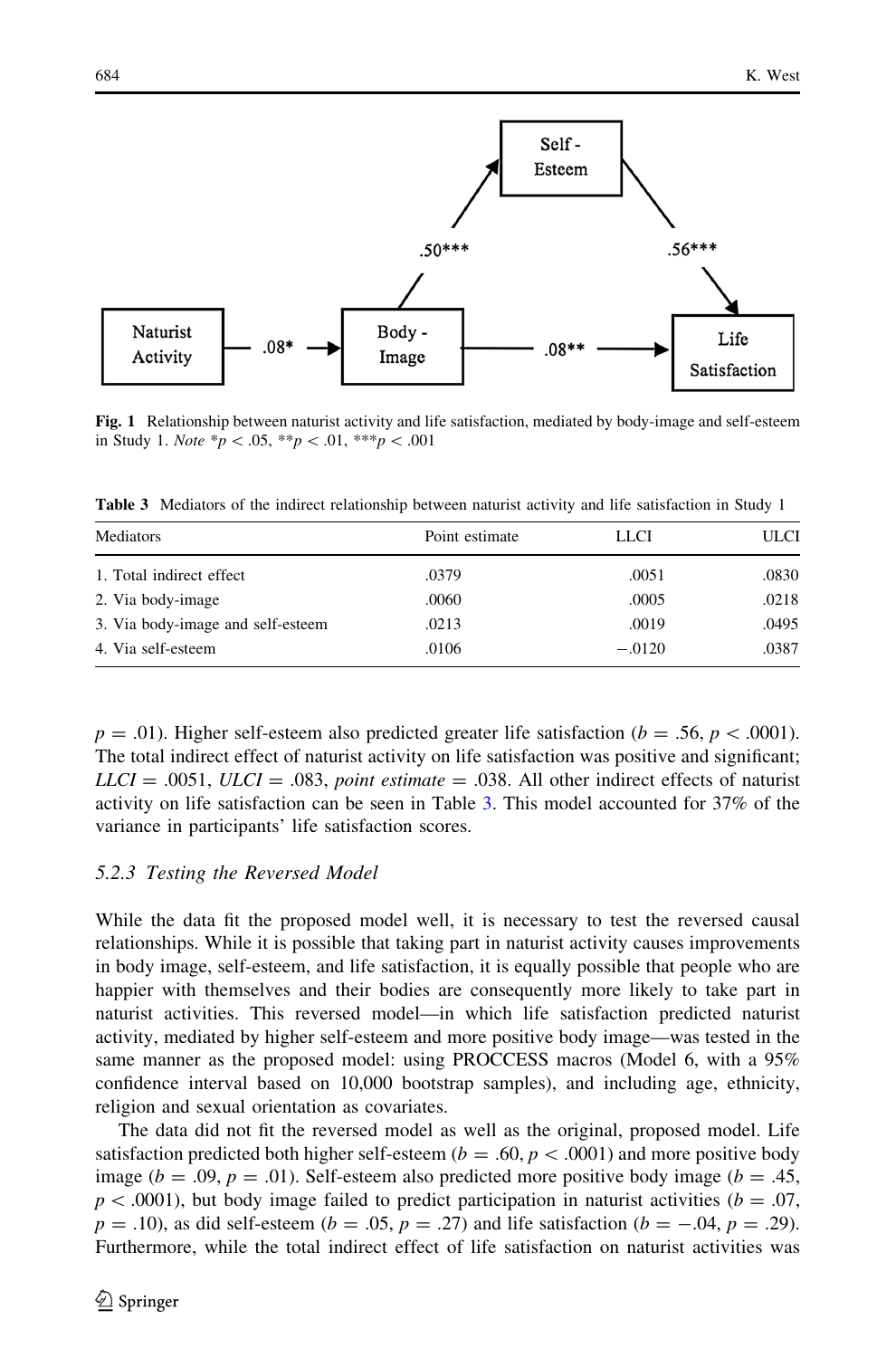positive and significant (LLCI = .01, ULCI = 11, point estimate = .06), none of the specific mediated pathways was significant  $(LLCI = -.007, ULCI = .07, point \; esti$ mate  $= .03$ ; LLCI  $= -.003$ , ULCI  $= .05$ , point estimate  $= .02$ ; and LLCI  $= -.0002$ ,  $ULCI = .02$ , point estimate  $= .006$ ).

### 5.2.4 Effects of Gender

This sample has a large ratio of male participants (739) to female participants (94). Furthermore, the men reported more positive body image than did the women;  $M = 5.71$ versus  $M = 5.45$ , t (831) = 2.94, p = .003. It was thus important to verify that the findings applied to women as well as to men. To this end, participants' gender was investigated as a potential moderator of the relationship between naturist activity and body image using PROCCESS macros (Model 1, 95% C.I. 10,000 bootstrap samples). This moderation was not significant ( $b_{interaction} = .08$ ,  $p = .29$ ). Furthermore, when only female participants were selected, naturist activity continued to significantly predict positive body image  $(b = .15, p = .02).$ 

#### 5.2.5 Different Levels of Naturist Activity

It is notable that the proportion of participants in this sample who reported ever taking part in any clothes-free activity is much higher than the proportion reported in previous research (Carr-Gomm [2012;](#page-17-0) Ipsos-Mori [2011](#page-18-0)). Even accounting for the inclusive language of the survey, people who frequently take part in naturist activities are likely overrepresented in this sample, which raises questions about the generalizability of the findings to the broader public who do not frequently take part in naturist activities.

#### 5.2.6 Moderation Analyses

To test whether these findings also applied to more representative participants (i.e., who did not frequently take part in naturist activities), all 849 participants were ranked from least participation in naturist activities (rank  $= 1$ ) to most participation in naturist activities  $(rank = 849)$ , and this rank was used as a moderator of the relationship between naturist activity and body image using PROCCESS macros (Model 1, 95% C.I. 10,000 bootstrap samples).

This moderation was significant  $(b<sub>interaction</sub> = -.004, p = .0001)$ . Furthermore, the pattern of results suggested that the association between naturism and positive body image was stronger for more representative participant samples. Examination of the moderated analysis revealed that the relationship between naturist activity and body image was strongest for participants who took part in the least naturist activities (i.e., those with the lowest rank numbers;  $b = 1.38$ ,  $p < .0001$ ), weaker for those in the middle of the distribution ( $b = .87$ ,  $p < .0001$ ) and weakest for participants who took part in the most naturist activities (i.e., those with the highest rank numbers;  $b = .36$ ,  $p = .0001$ ).

#### 5.2.7 Median Split Analyses

This pattern was also reflected in the correlations between naturist activity and body image, and the indirect effect of naturism on life satisfaction via body image and self-esteem. A median split divided participants into those who took part in fewer naturist activities and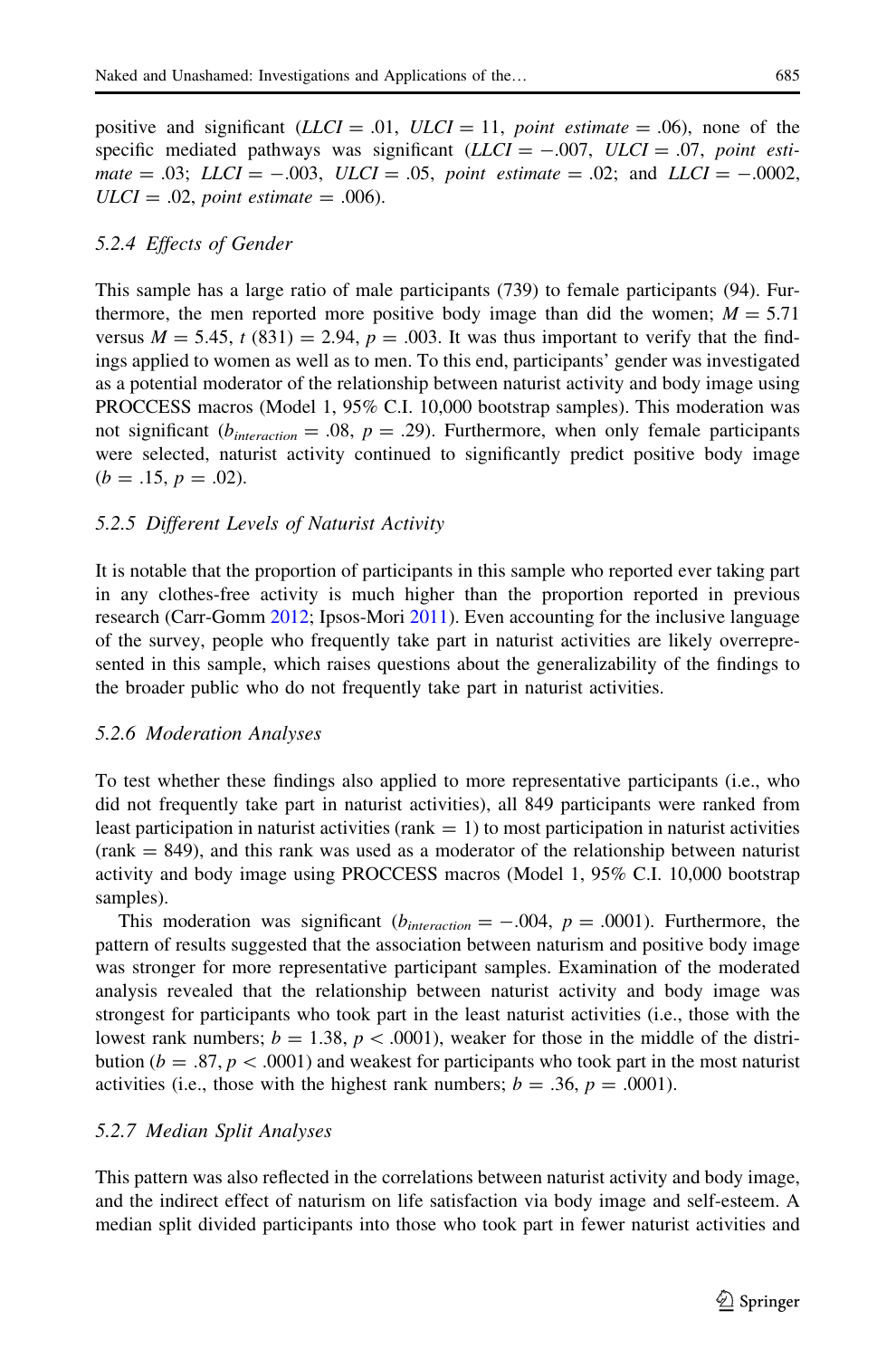those who took part in more naturist activities. The subset of participants who took part in fewer naturist activities consisted of 365 men, 47 women, and 11 of unidentified or nonbinary gender (*mean age*  $=$  55.31). In this subset the mean number of naturist activities per year was 9.91, and the median was 6.00; the mean number of years since they first started taking part in naturist activities was 13.84 and the median was 9.08. When using only these participants ( $n = 423$ ), the correlation between naturist activity and body image was somewhat stronger  $(r = .12, p = .02)$ , and naturist activity continued to directly predict more positive body image ( $b = .13$ ,  $p = .01$ ), and to indirectly predict higher life satisfaction via higher body image and self-esteem  $(LLCI = .01, ULCI = .08, point$  $estimate = .04$ ).

Using this subset (i.e., those who took part in fewer naturist activities), I also found further support for the specific proposed model of relationships between variables. Using this subset of the participants, the reversed model (i.e., in which life satisfaction predicted naturist activity via self-esteem and body image) fit the data poorly despite the stronger correlation between naturist activity and body image. Body image weakly predicted participation in naturist activities ( $b = .004$ ,  $p = .01$ ), but the total indirect effect of life satisfaction on naturist activities was not significant ( $LLCI = -.002$ ,  $ULCI = .002$ , point  $estimate < .0001$ ).

By contrast, when using only the subset of participants whose naturist activity scores fell above the median ( $n = 424$ ), the crucial relationships were no longer significant. The correlation between naturist activity and body image was not significant  $(r = .02, )$  $p = .65$ ). In the mediation model naturist activity did not directly predict more positive body image ( $b = .01$ ,  $p = .82$ ), nor did it indirectly predict higher life satisfaction via higher body image and self-esteem  $(LLI = -.03, ULCI = .03, point estimate = -.002)$ . In sum, both the moderation analyses and the median split analyses found that the relationship between naturism and positive body image was strongest for those participants who took part in fewer naturist activities. Indeed, it appears that the relationship no longer exists for individuals who pass a certain threshold number of naturist activities. This is similar to other psychological relationships like the association between income and subjective well-being which is strongest for poorer individuals, and weakens or ceases to apply above a certain level of income (Sengupta et al. [2012](#page-19-0)).

#### 5.2.8 Seeing or Being Seen?

The final analyses investigated whether seeing others naked or being seen naked by others was more strongly related to positive body image. Two independent raters, unaware of the hypotheses, coded the free responses of the participants who had previously taken part in at least one clothes-free activity ( $n = 805$ ). These raters quantitatively coded (i.e.,  $0 = no$ ,  $1 = yes$ ) whether or not the participant had indicated benefiting from seeing a variety of other naked people (e.g., as one participant said, ''Improves own body image, seeing others with normal, not perfect bodies"). The raters also quantitatively coded (i.e.,  $0 = no$ ,  $1 = yes$ ) whether or not the participant had indicated benefiting from being seen naked by others without negative judgements (e.g., as one participant said, ''no one judges you on your body shape which gives me more confidence''). All disagreements between raters were managed through discussion.

'Seeing others' scores and 'being seen' scores were used to predict participants' body image with PROCCESS macros (Model 1, 95% C.I. 10,000 bootstrap samples). As before, age, gender, ethnicity, religion and sexual orientation were included as covariates. Seeing others naked predicted more positive body image ( $b = .41$ ,  $p = .008$ ), though being seen by others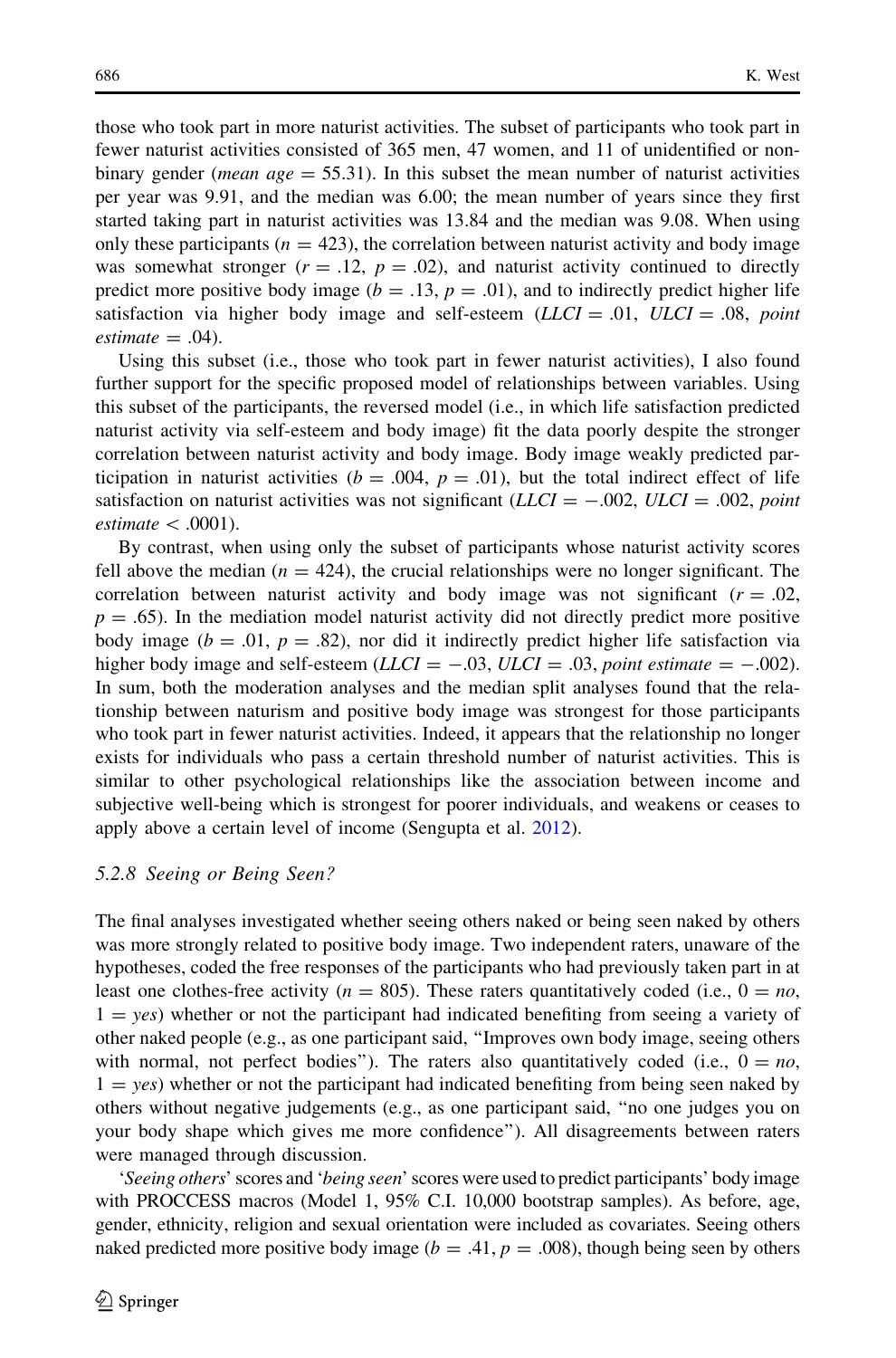did not predict more positive body image ( $b = .15$ ,  $p = .16$ ). There was also an interaction between seeing others and being seen ( $b_{interaction} = -.53$ ,  $p = .04$ ). However, being seen naked by others did not significantly predict positive body image whether participants reported benefiting from seeing others naked ( $b = -.38$ ,  $p = .11$ ) or not ( $b = .15$ ,  $p = .16$ ).

# 6 Study 2

Having found positive associations between naturist activity, body image, self-esteem and life satisfaction in Study 1, the following 2 studies apply these findings to real naturist activities.

# 6.1 Method

#### 6.1.1 Participants and Design

Participants were 24 White British individuals (12 men, 12 women). Participants' age ranged from 22 to 67 years ( $M = 22$ ,  $SD = 14.47$ ). A prospective design was employed; participants completed a questionnaire immediately before and after taking part in a real naturist activity.

#### 6.1.2 Procedure

This study took advantage of a previously organised event—Bare all for Polar Bears—that took place at the Yorkshire Wildlife Park in Doncaster, UK. Participants at this event completed a naked stroll around the Yorkshire Wildlife Park to raise money in support of polar bear preservation (Mason [2015\)](#page-18-0). Before the event, a research assistant sought permission from the organisers to solicit participation from the attendants. At the event, before participants disrobed, and if they provided written consent, they were then given a singlesided A-4 sheet of paper with the relevant measures presented in one of 3 randomised orders, a set of distractor questions, and a request for basic demographic information. Participants also indicated whether they had engaged in public nudity before (10 had not). The event itself lasted approximately 90 min. After the event, immediately after redressing, participants were asked to compete the post-test questionnaire, which included the same measures and distractors as the pre-test questionnaire. All participants were also fully debriefed and entered into a £50 prize draw to reimburse them for their time and participation.

#### 6.1.3 Measures

To facilitate quick and easy participation, the measures for this study were abbreviated versions of those used in Study 1. Participants indicated their responses to all measures on 45-mm lines, anchored by two extremes: *Not at all*, and *Very much*.

#### 6.1.4 Positive Body Image

Both before and after the naturist activity, participants completed an abbreviated 8-item version ( $\alpha_{before} = .90$ ,  $\alpha_{after} = .88$ ) of the 13-item Body Appreciation Scale (Avalos et al.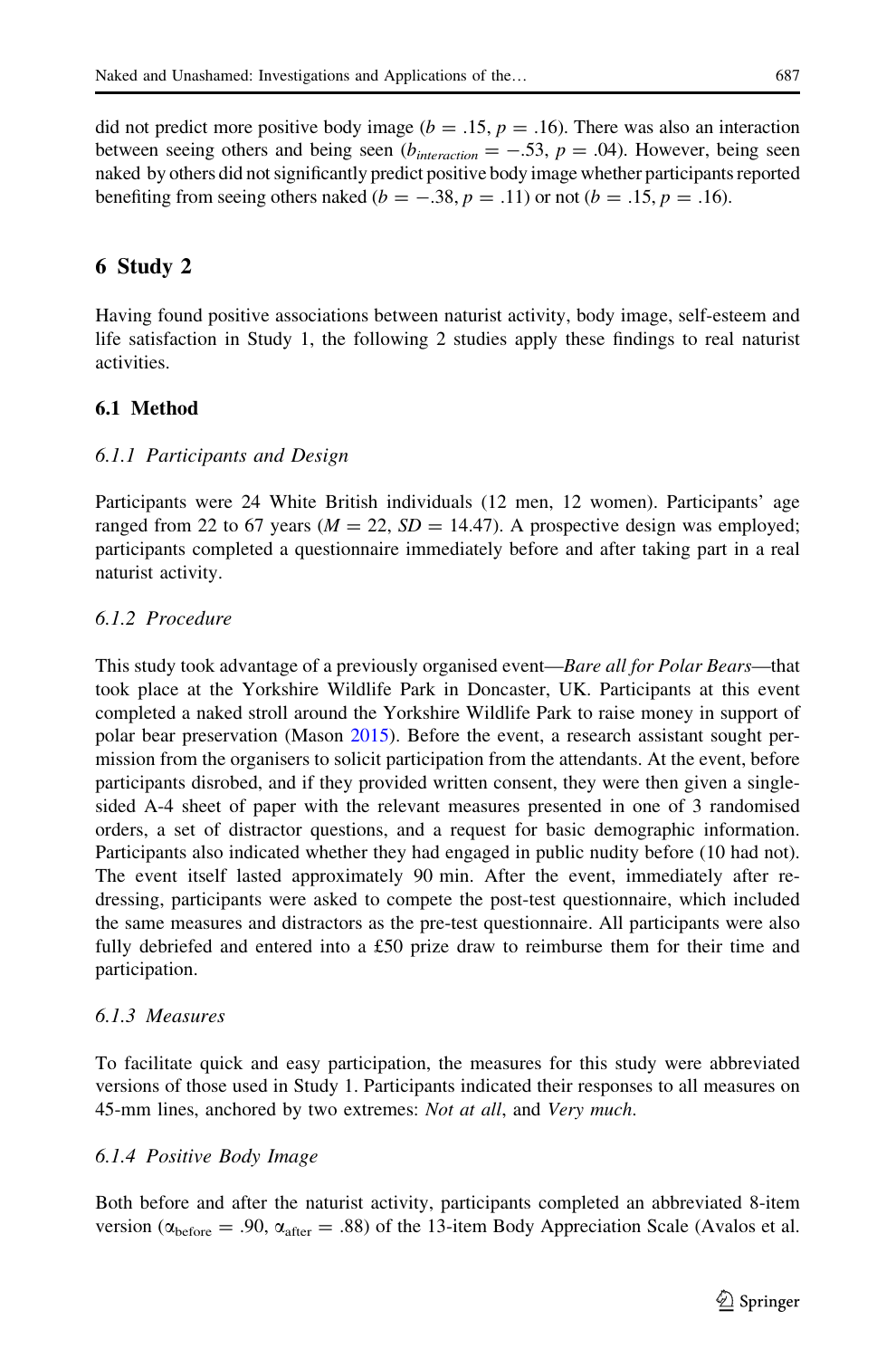[2005\)](#page-17-0). Participants indicated their agreement with the following statements: ''I do not feel good about my body'' (reversed), ''I take a positive attitude towards my body'', ''I respect my body", "Despite its flaws, I accept my body for what it is", "On the whole, I am not satisfied with my body" (reversed), "Despite its imperfections I still like my body", "I am attentive to my body's needs'', ''My feelings toward my body are mostly positive''. As indicated, two items were reverse-coded prior to analysis and an overall score was computed as the mean of all items such that higher scores indicated more positive body-image.

### 6.1.5 Self-Esteem

Participants also completed an abbreviated 4-item version ( $\alpha_{before} = .82$ ,  $\alpha_{after} = .66$ ) of the 10-item Rosenberg Self-Esteem Scale (Rosenberg [1965](#page-19-0)). Participants indicated their agreement with the following statements: ''I feel that I have a number of good qualities'', ''On the whole, I am satisfied with myself'', ''I feel I do not have much to be proud of'' (reversed), ''I feel that I'm a person of worth''. As indicated, one item was reverse-coded prior to analysis and an overall score was computed as the mean of all items such that higher scores indicated higher self-esteem.

### 6.1.6 Life Satisfaction

Participants also completed an abbreviated 4-item version ( $\alpha_1 = .90$ ,  $\alpha_2 = .77$ ) of the 5-item Satisfaction with Life Scale (Diener et al. [1985\)](#page-18-0). Participants indicated their agreement with the following statements: ''In most ways my life is close to ideal'', ''I am satisfied with my life'', ''If I could live my life over, I would change nothing''. An overall score was computed as the mean of all items such that higher scores indicated greater life satisfaction.

#### 6.2 Results

Descriptive statistics are reported in Table 4. Neither age nor gender predicted any of the dependent variables ( $.08\lt all p's<0.99$ ). Differences between pre-event and post-event scores were investigated using a repeated-measures multivariate analysis of variance with time (pre-naturist activity vs. post-naturist activity) as the independent variable and bodyimage, self-esteem and life satisfaction as dependent variables. This analysis is more conservative than using multiple paired-samples  $t$  tests, which would not account for covariance between the dependent variables.

The expected multivariate effect of naturist activity was found,  $F(3, 21) = 3.71$ ,  $p = .028$ ,  $\eta_2^p = .35$ . Compared to before the event, participants after the event reported more positive body-image,  $M = 3.00$  versus  $M = 3.29$ ;  $F(1, 23) = 8.05$ ,  $p = .009$ ,

|                   | Pre-naturist activity | Post-naturist activity |  |
|-------------------|-----------------------|------------------------|--|
| Body-image        | 3.00(1.02)            | 3.29(0.91)             |  |
| Self-esteem       | 3.14(0.98)            | 3.43(.81)              |  |
| Life satisfaction | 2.68(1.13)            | 2.95(.97)              |  |

Table 4 Means and standard deviations of all variables used in Study 2 according to time

Standard deviations are shown in parentheses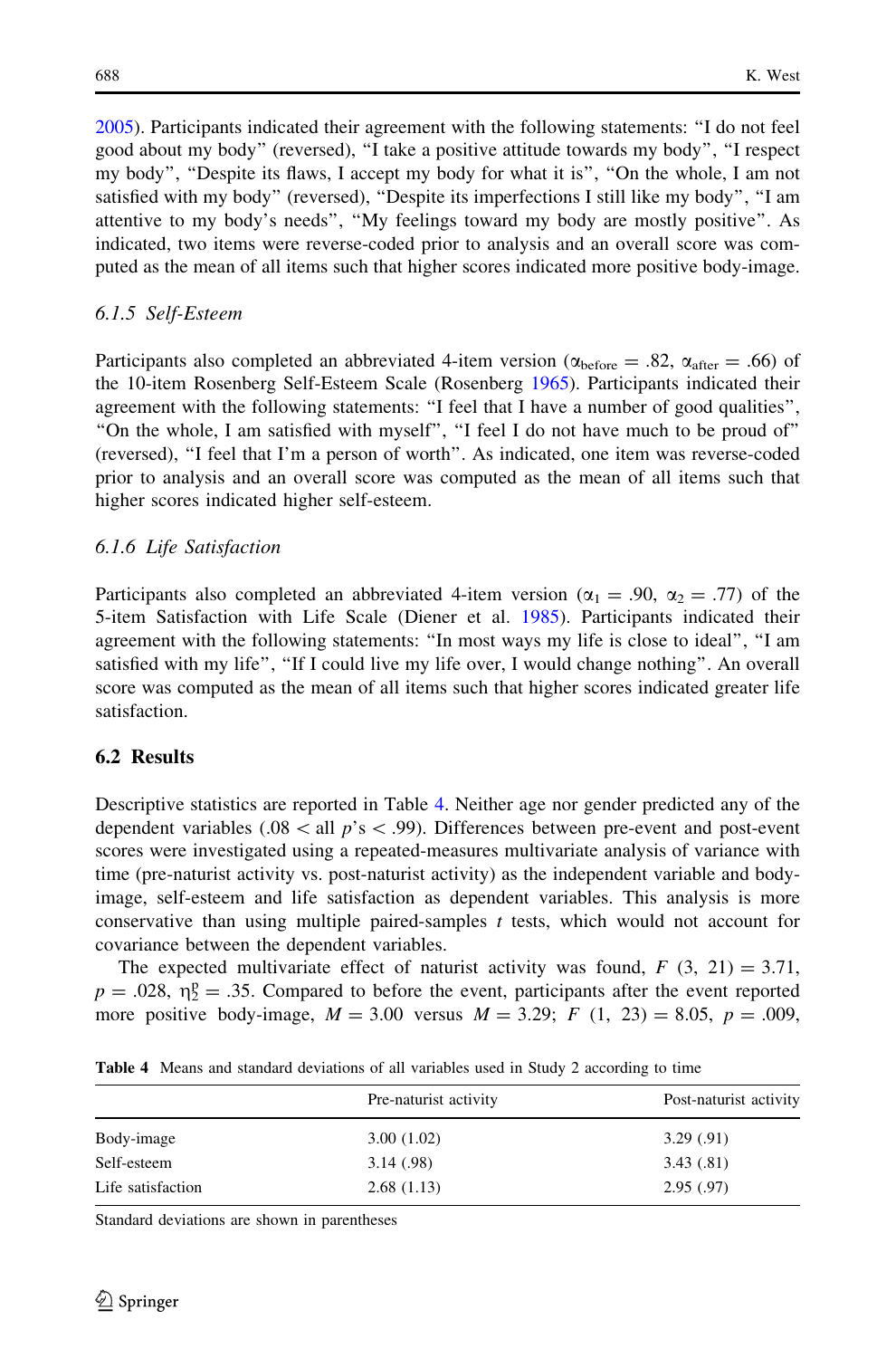$\eta_2^p = .26$ , higher self-esteem,  $M = 3.14$  versus  $M = 3.43$ ;  $F(1, 23) = 5.64$ ,  $p = .026$ ,  $n_2^p = .20$ , and greater life satisfaction  $M = 2.68$  versus  $M = 2.95$ ;  $F (1, 23) = 6.76$ ,  $p = .016$ ,  $\eta_2^p = .23$ . Subsequent analyses showed no significant interaction between time and either participant gender,  $F(3, 18) = .56$ ,  $p = .65$ , or previous naturist experience,  $F(3, 18) = .60, p = .63$ . These results indicate that taking part in this event had positive psychological effects, and a possible interpretation is that the communal nudity during the event improved body-image, self-esteem and life satisfaction. However it is also possible that other aspects of the event (e.g., the fact that it was an altruistic event for charity) may have affected the dependent variables. Also, this study was limited by the small sample size (24), which was insufficient to test the whether the effect of the naturist activity on life satisfaction was mediated by changes in body image and self-esteem (Fritz and Mackinnon [2007\)](#page-18-0). In view of this, Study 3 reports on a larger prospective study of the effects of naturist activity in a different setting that was not a charity event.

# 7 Study 3

# 7.1 Method

## 7.1.1 Participants and Design

Participants were 100 British individuals (83 men, 16 women, 1 who did not indicate a gender), of whom 96 were White. Participants' age ranged from 18 to 79 years  $(M = 45.36, SD = 13.92)$ . Again, a prospective design was employed; participants completed a questionnaire immediately before and after taking part in a naturist activity.

## 7.1.2 Procedure

This study took advantage of another previously organised event—Waterworld—that took place at a waterpark in Stoke-on-Trent, UK. Participants at this event spent 3 h naked at the waterpark with no requirement to take part in any specific activity. As before, a research assistant sought permission from the organisers to solicit participation from the attendants. At the event, before participants disrobed, and if they provided written consent, they were given a single-sided A-4 sheet of paper with the measures described above. After the event, immediately after re-dressing, participants were asked to compete the post-test questionnaire, which included the same measures and distractors as the pre-test questionnaire. All participants were also fully debriefed, though no reimbursement was offered for participation.

## 7.1.3 Measures

Study 3 used the same distractor measures and measures of positive body-image ( $\alpha_{\text{be}}$ )  $f_{\text{core}} = .89$ ,  $\alpha_{\text{after}} = .89$ , self-esteem ( $\alpha_{\text{before}} = .77$ ,  $\alpha_{\text{after}} = .78$ ), and life satisfaction  $(\alpha_{before} = .84, \alpha_{after} = .89)$  that were used in Study 2. As in Study 2, participants completed the same measures before and after the event.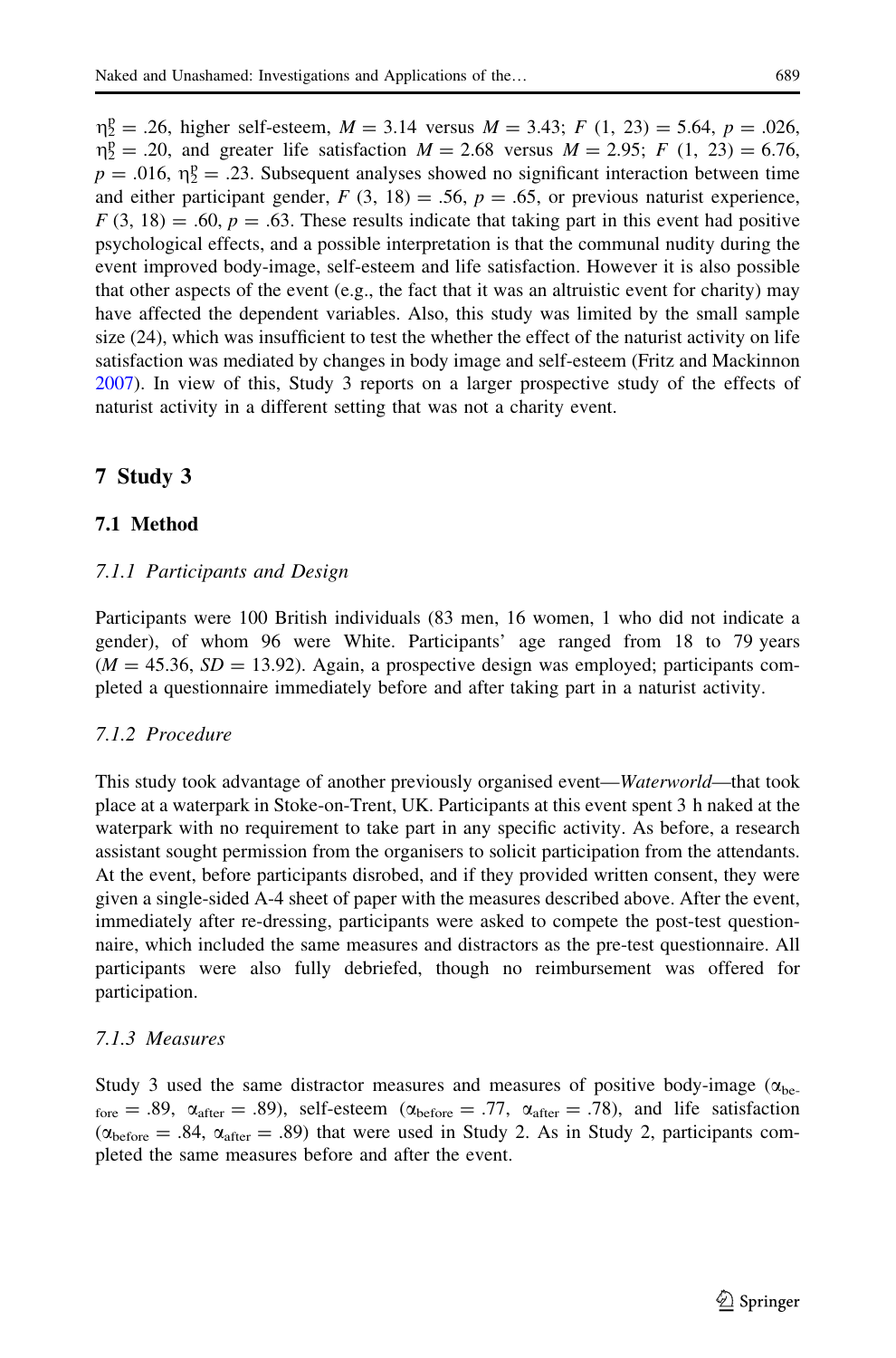### 7.2 Results

Descriptive statistics are reported in Table 5. Neither age nor gender predicted any of the dependent variables (.08  $\lt$  all p's  $\lt$  .85). Again, the expected multivariate effect of naturist activity was found,  $F(3, 97) = 8.42, p < .001, \eta_2^p = .21$ . After the naturist event, participants reported more positive body-image,  $M = 3.32$  versus  $M = 3.55$ ; F (1, 99) = 20.80,  $p < .001$ ,  $\eta_2^p = .17$ , and greater life satisfaction  $M = 2.74$  versus  $M = 3.05$ ;  $F(1, 99) = 11.18$ ,  $p = .001$ ,  $\eta_2^p = .10$ . Participants also reported higher self-esteem after the naturist event than they did before the event,  $M = 3.42$  versus  $M = 3.53$ ; F (1, 99) = 3.46,  $p = .066$ ,  $\eta_2^p = .034$ , though this last difference was not quite significant at the 5% level. Subsequent analyses showed no significant interaction between time and either participant gender,  $F(6, 188) = 1.25, p = .28$  or previous naturist experience,  $F(3, 188) = 1.25, p = .28$  $93) = 2.63, p = .08.$ 

To conduct mediation analyses, change scores  $(\Delta)$  were calculated for each variable by subtracting participants' scores before the naked event from their scores after the naked event. The relationship between  $\Delta$  body-image and  $\Delta$  life satisfaction, mediated by  $\Delta$  selfesteem was investigated using PROCCESS macros (Model 4, with a 95% confidence interval based on 1000 bootstrap samples; Hayes [2009](#page-18-0)). The data fit the hypothesised mediated relationship;  $\Delta$  body image predicted  $\Delta$  self-esteem ( $b = .49$ ,  $p < .0001$ ), which predicted  $\Delta$  life satisfaction ( $b = .70$ ,  $p < .0001$ ). There was no significant direct relationship between  $\Delta$  body-image and  $\Delta$  life satisfaction ( $b = .23$ ,  $p = .18$ ), but there was a significant indirect effect via  $\Delta$  self-esteem, *LLCI* = .09, *ULCI* = .74, *p.e.* = .34: see Fig. 2. These results indicate that taking part in this event also improved life satisfaction,

|  | <b>Table 5</b> Means and standard deviations of all variables used in Study 3 according to time |  |  |  |  |  |  |  |  |
|--|-------------------------------------------------------------------------------------------------|--|--|--|--|--|--|--|--|
|--|-------------------------------------------------------------------------------------------------|--|--|--|--|--|--|--|--|

|                   | Pre-naturist activity | Post-naturist activity |  |  |
|-------------------|-----------------------|------------------------|--|--|
|                   |                       |                        |  |  |
| Body-image        | 3.32(.93)             | 3.55(.85)              |  |  |
| Self-esteem       | 3.42(.91)             | 3.53(.91)              |  |  |
| Life satisfaction | 2.74(1.13)            | 3.05(1.15)             |  |  |

Standard deviations are shown in parentheses



Fig. 2 Relationship between changes in body image and changes in life satisfaction, mediated by changes in self-esteem in Study 3. Note \*p < .05, \*\*p < .01, \*\*\*p < .001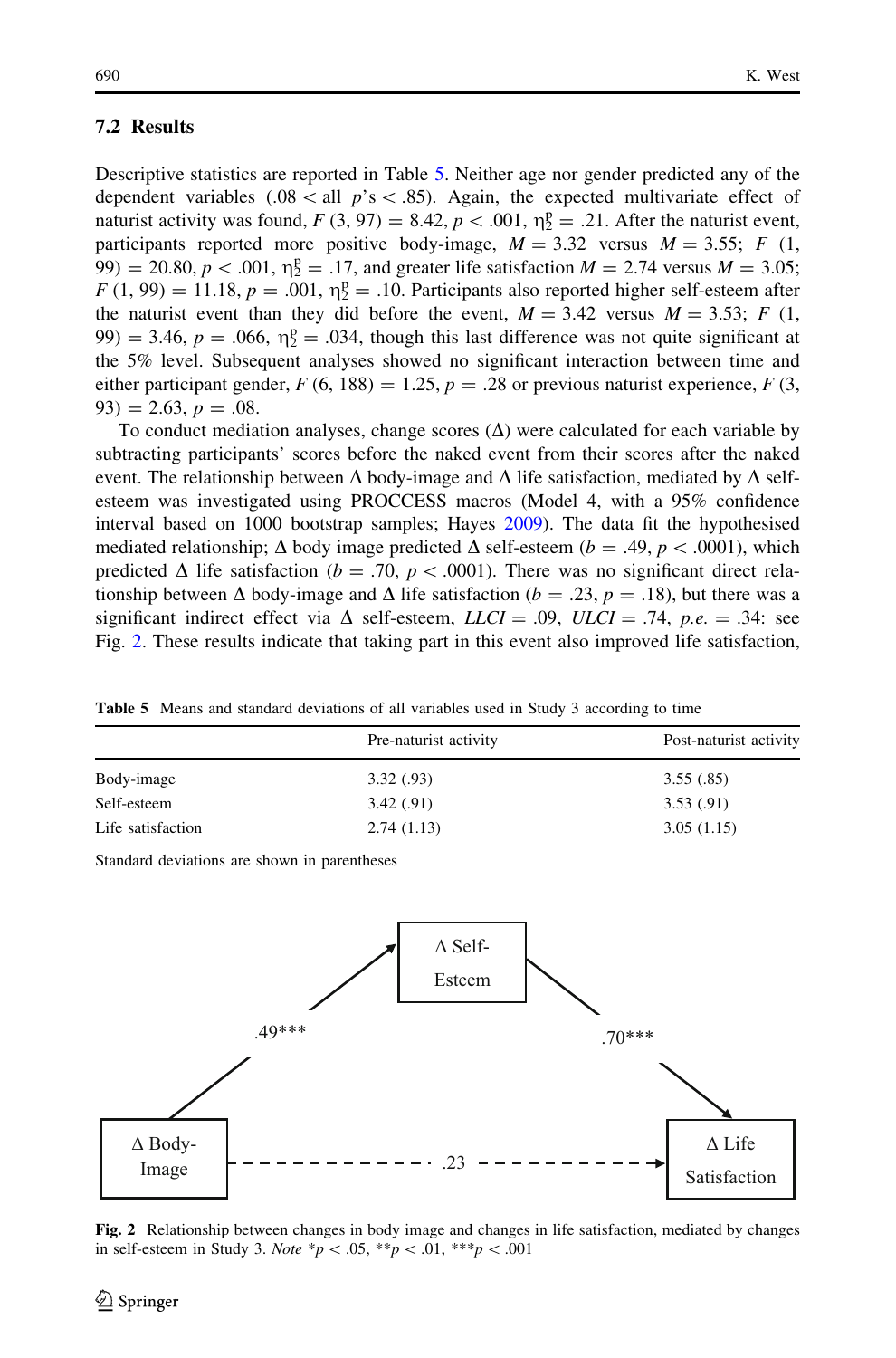and that this effect was mediated by changes in body image and self-esteem. Again, a possible interpretation is that the communal nudity improved participant's body image, self-esteem and life satisfaction.

# 8 Discussion

Naturist activities contain elements that should promote a more positive body image, higher self-esteem and greater life satisfaction; individuals spend time naked in the company of non-intimate others who typically have non-idealised bodies. However, prior research has not investigated these potential positive effects, or elucidated a model explaining them. This gap was addressed in three studies. A large cross-sectional study (Study 1) found that participants who engaged in more naturist activities also reported greater life satisfaction, and that this relationship was mediated by more positive body image and higher self-esteem. This proposed mediated model fit the data better than a reversed model (in which life satisfaction, self-esteem and body image predicted naturism), was not dependent on gender, and applied more strongly to participants who took part in naturist activity less frequently. Among participants who took part in naturist activities, seeing others naked appeared to be a more important predictor of positive body image than being seen naked by others. Furthermore, in 2 prospective studies of real naturist events (Studies 2 and 3), participation in actual naturist activities resulted in immediate improvements in life satisfaction, an effect that was also mediated by improvements in body image and self-esteem. Below this research is discussed with reference to study design and limitations, suggestions for future research, and implications.

#### 8.1 Study Design

This current research adds to the body of knowledge about the effects of naturism with 2 methodologies that have so far been absent in the literature: a cross-sectional comparison of graded variations in naturist activity, and two prospective studies looking at the effects of taking part in actual naturist activity. In terms of practical application, these results are very encouraging. This is the first research to show that individuals do experience increases in positive body-image, self-esteem, and life satisfaction after participating in real naturist activities (Studies 2 and 3) and to suggest mechanisms explaining these effects (Study 1).

Nonetheless, it is important to acknowledge that none of the studies definitively addressed the question of the *causal* relationship between naturist activity and life satisfaction. A limitation of all cross-sectional research (e.g., Study 1) is that the causal direction of an effect cannot be determined from correlational data, regardless of the sophistication of the statistical techniques (MacCallum and Austin [2000\)](#page-18-0). Studies 2 and 3 do show that the changes in body-image and self-esteem follow participation in naturist activity (rather than preceding it). However Studies 2 and 3 could also be improved upon by including control comparison groups, resulting in genuine randomised controlled trials, rather than prospective before-and-after studies.

That said, these limitations were addressed as far as was possible. In Study 1, the data did not fit a reversed model (in which life satisfaction, self-esteem and body-image predicted naturism), supporting the proposed sequence of effects. This failure of the reversed model was re-confirmed using a subset of participants who took part in fewer naturist activities, which also had the benefit of showing that the failure of the reversed model was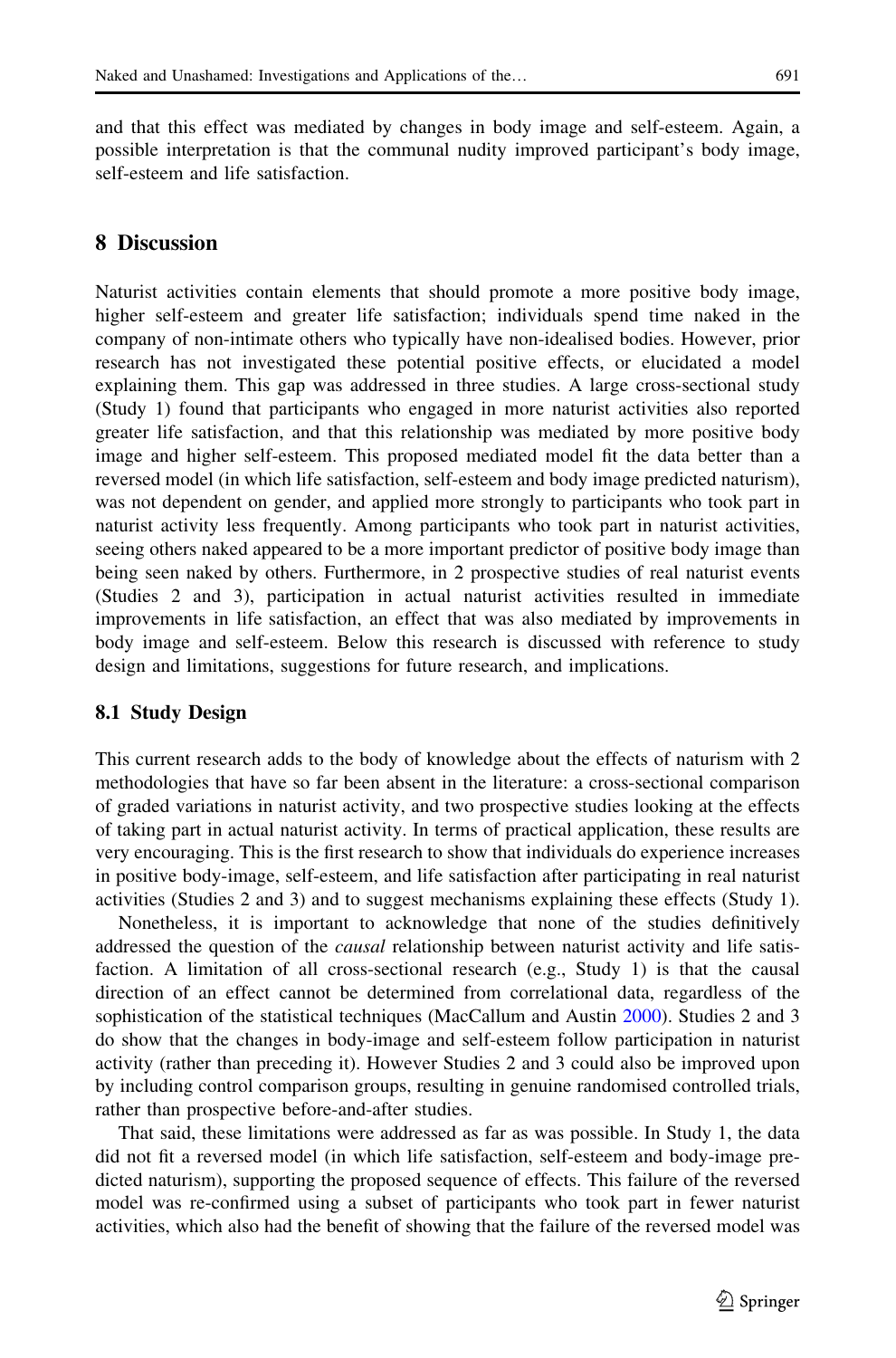not simply due to a weak relationship between naturism and body image. Also, the naturist activities used in Studies 2 and 3 had quite similar effects despite being quite different (e.g., one was a charity event and one was not); this further bolsters the hypothesis that the communal nudity itself was the cause of these effects. While randomised controlled trials would be ideal, in studies concerning sensitive activities like public nudity, these designs present some practical difficulties. The methodologies of these three studies compliment each other and provide converging evidence for the positive effects of naturism.

Much social psychological research has been criticized for using non-representative student samples as participants—a limitation which reduces the generalizability of the findings (Henrich et al. [2010;](#page-18-0) Sears [1986](#page-19-0)). Study 1 benefits from a large sample of participants (849 individuals) who were diverse in age, gender, and ethnicity, and drawn from the wider public rather than from student samples. Similarly, Studies 2 and 3 used nonstudent individuals taking part in real naturist activities, which bolstered their external validity.

However, there are other ways in which the samples were less representative; In Study 1 there were more men than women, and a much greater proportion of our participants had taken part in naturist activities than expected. It is not clear why this was the case, and likely reflects a strong self-selection bias in the participants, which negatively affects the generalizability of Study 1. Men were similarly overrepresented in Study 3. In Studies 2 and 3 all participants were self-selecting individuals who had voluntarily signed up for naturist activates.

These oddities in the samples were managed, as far as possible, through further analyses. In Study 1 the proposed relationships between naturism, body image, self-esteem, and life satisfaction applied as well to women as they did to men and more strongly to those who participated in naturist activities less frequently, indicating that the findings were likely *more applicable* to the general public than to those who frequently engage in public nudity. It should similarly be noted that Study 2, which had the most representative participant sample, also had the largest effect sizes. Furthermore, while the use of participants who had already chosen to take part in naturist activities may theoretically reduce the generalizability of Studies 2 and 3, any realistic application of these findings would likely also involve individuals willing to proactively take part in naturist activities.

A final limitation that must be acknowledged is the weak relationship between naturist activity and positive body image in Study 1 ( $b = .08$ ). This suggests the potential criticism that the effects of naturism are not practically meaningful, even if they are statistically significant. However, it must also be acknowledged that the effect sizes were much larger in Study 2 ( $\eta_2^p = .35$  for the multivariate effect;  $\eta_2^p = .26$  for the effect of naturist activity on body image) and in Study 3 ( $\eta_2^p = .21$  for the multivariate effect;  $\eta_2^p = .17$  for the effect of naturist activity on body image).

Also, further analyses in Study 1 revealed that the relationship between naturism and body image was weakest (or absent) for participants who engaged in the most naturist activities (i.e., those least representative of the wider population). For participants who engaged in the least naturist activity (i.e., those most representative of the wider population), the relationship was stronger  $(b = .13)$ . This suggested that the positive effects of naturism may plateau or taper off past a certain point, similar to the effect of income on wellbeing (Sengupta et al. [2012\)](#page-19-0). This would also imply that those who have never engaged in naturist activities (or those who do so rarely) may have the most to gain from them.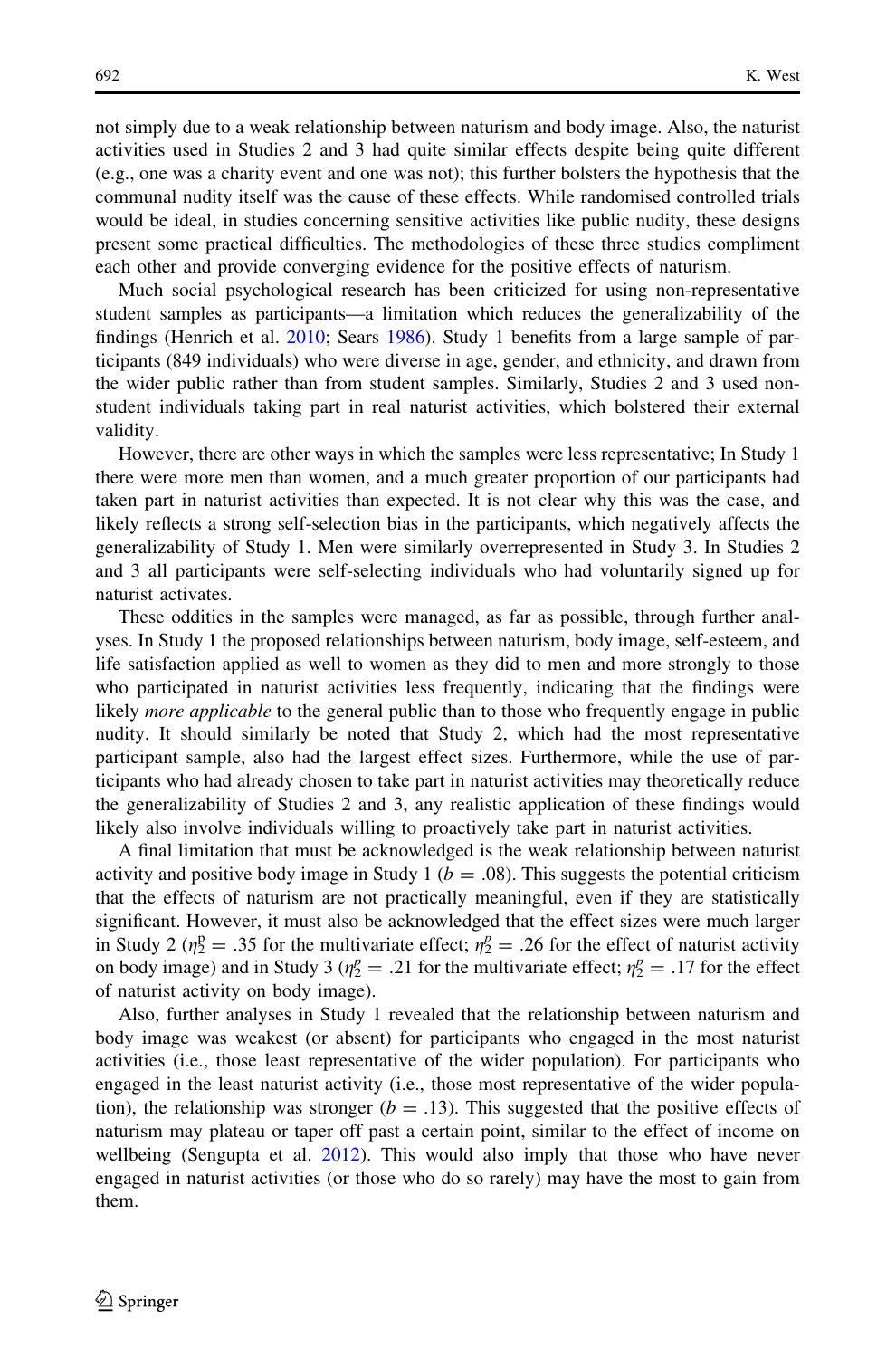#### 8.2 Implications and Future Research

It was found that seeing others naked was a stronger predictor of positive body image than was being seen naked by others. This answers an important question about the mechanism through which naturist activity might improve body image, and aligns well with recent research indicating that participating in life-drawing lessons also predicts more positive body image (Swami [2015](#page-19-0)). However, as with the other findings of this current research, this should not be interpreted as evidence of a *causal* relationship between seeing others naked and positive body image. Future, experimental research could tease apart the effects of seeing others naked versus the effects of being seen naked oneself; both elements were simultaneously present in all the studies reported here. Also, the inclusion of specific measures of perceptions of others' bodies during naturist events could clarify whether it is the variety of apparently acceptable bodies, or the non-idealised nature of the bodies that matters most for challenging accepted idealisations. Similarly, including measures of responses to one's own naked body could help clarify whether positive responses to one's own body are necessary for improving body-image, or whether these effects occur through an anxiety-reduction mechanism (Mathews et al. [2007\)](#page-18-0), in which a lack of negative consequences of nudity is sufficient.

There were no interactions between gender and naturist activity in any of these studies. Nonetheless, it may also be useful to investigate in further depth whether gender alters any of these effects. It is not clear whether women would feel more positively about their own bodies after seeing the non-idealised bodies of men (and vice versa), or whether seeing non-idealised bodies of others of one's own gender is necessary, or more important, for these effects to take place. Similarly, across all three studies most of the participants were White. Non-White individuals sometimes ascribe to different standards of attractiveness (Molloy and Herzberger [1998\)](#page-18-0) and may perhaps benefit most from naturism with others of their own ethnicity. Further research with non-White naturists may provide important insights.

Also, body mass index is an important predictor satisfaction with one's body (Al Sabbah et al. [2009](#page-17-0)). However, it remains to be seen if the effects of naturism depend on the bodytype of the participant, or whether naturism is equally beneficial, regardless of how much or little one resembles idealised body-types. In a similar vein, this research used apparently non-clinical samples of participants to investigate the relationship between naturism, body image, self-esteem, and life satisfaction. The relationships between these variables may be different in participants with clinical levels of body dissatisfaction, such as those with eating disorders (Brannan and Petrie [2011\)](#page-17-0). Thus, even if naturism has positive effects on sub-clinical levels of negative body-image, it should not be assumed that it would have similar effects on clinical populations. Indeed, given the somewhat modest strength of the relationships found in these studies, it seems very important to investigate the moderators of naturism's potential effects, and the conditions under which it would be most useful.

# 9 Concluding Remarks

Naturism remains unconventional, and is sometimes seen as psychologically or sexually unhealthy, even by mental health professionals (Negy [2004](#page-19-0)). However, in recent decades, a significant body of research has failed to find negative effects of naturism on either adults or children (Okami [1995\)](#page-19-0). Perhaps unsurprisingly, an increasing number of people are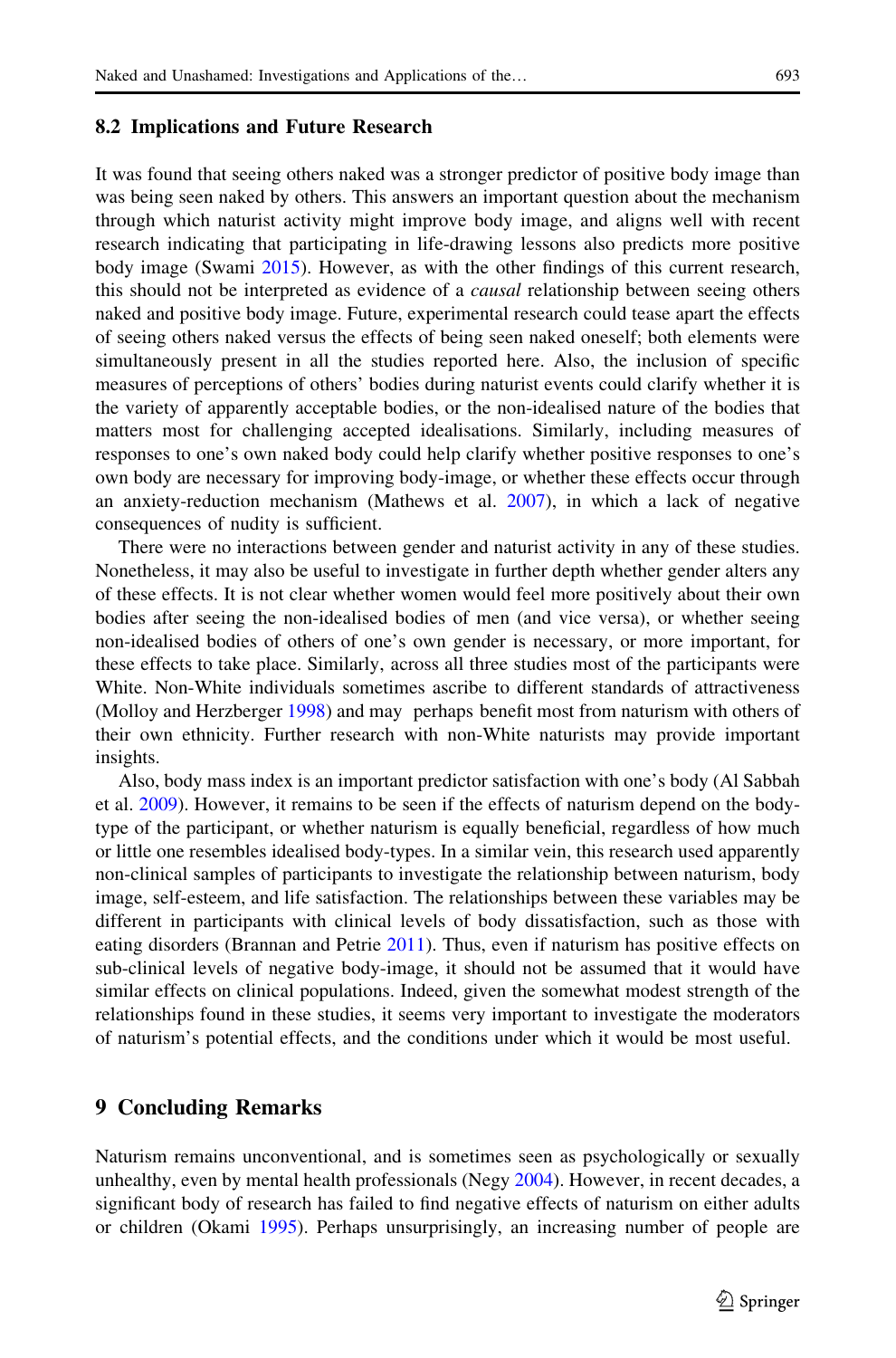<span id="page-17-0"></span>taking part in naturist activities and the focus of some research has shifted toward the potential positive effects of naturism. These current findings add meaningfully to the scant empirical literature on the effects of naturism, and are the first to provide evidence for specific mechanisms behind naturism's effects. This research should be considered the suggestive beginning of a body of research, rather than a definitive conclusion of one. Nonetheless, it should not only be interesting to those hoping to academically understand the factors affecting our perceptions of our bodies, but also to public health practitioners who may come to see naturism as a cheap, almost universally available means of promoting healthy body-image, positive self-esteem and overall life satisfaction. As more people participate in clothing-optional activities, these potential benefits of naturism are worth exploring.

Acknowledgements The author would like to thank Mr. Andrew Welch for his invaluable assistance in conducting these studies, particularly in gaining access to these participants.

Open Access This article is distributed under the terms of the Creative Commons Attribution 4.0 International License [\(http://creativecommons.org/licenses/by/4.0/\)](http://creativecommons.org/licenses/by/4.0/), which permits unrestricted use, distribution, and reproduction in any medium, provided you give appropriate credit to the original author(s) and the source, provide a link to the Creative Commons license, and indicate if changes were made.

## **References**

- Abraczinskas, M., Fisak, B., & Barnes, R. D. (2012). The relation between parental influence, body image, and eating behaviors in a nonclinical female sample. Body Image, 9(1), 93–100. doi[:10.1016/j.bodyim.](http://dx.doi.org/10.1016/j.bodyim.2011.10.005) [2011.10.005.](http://dx.doi.org/10.1016/j.bodyim.2011.10.005)
- Acun-Kapikiran, N., Korukcu, Ö., & Kapikiran, Ş. (2014). The relation of parental attitudes to life satisfaction and depression in early adolescents: The mediating role of self-esteem. Educational Sciences: Theory & Practice, 14(4), 1246–1253. doi[:10.12738/estp.2014.4.2137.](http://dx.doi.org/10.12738/estp.2014.4.2137)
- Agliata, D., & Tantleff-Dunn, S. (2004). The impact of media exposure on males body image. Journal of Social and Clincical Psychology. doi:[10.1521/jscp.23.1.7.26988](http://dx.doi.org/10.1521/jscp.23.1.7.26988).
- Al Sabbah, H., Vereecken, C. A., Elgar, F. J., Nansel, T., Aasvee, K., Abdeen, Z., et al. (2009). Body weight dissatisfaction and communication with parents among adolescents in 24 countries: International crosssectional survey. BMC Public Health, 9, 52–62. doi:[10.1186/1471-2458-9-52](http://dx.doi.org/10.1186/1471-2458-9-52).
- Algars, M., Santtila, P., Jern, P., Johansson, A., Westerlund, M., & Sandnabba, N. K. (2011). Sexual body image and its correlates: A population-based study of finnish women and men. International Journal of Sexual Health, 23(1), 26–34. doi:[10.1080/19317611.2010.509692](http://dx.doi.org/10.1080/19317611.2010.509692).
- Ashburn-Nardo, L., Monteith, M. J., Arthur, S. A., & Bain, A. (2007). Race and the psychological health of African Americans. Group Processes & Intergroup Relations, 10(4), 471–491. doi:[10.1177/](http://dx.doi.org/10.1177/1368430207081536) [1368430207081536](http://dx.doi.org/10.1177/1368430207081536).
- Avalos, L., Tylka, T. L., & Wood-Barcalow, N. (2005). The body appreciation scale: Development and psychometric evaluation. Body Image, 2(3), 285–297. doi:[10.1016/j.bodyim.2005.06.002](http://dx.doi.org/10.1016/j.bodyim.2005.06.002).
- Brannan, M. E., & Petrie, T. A. (2011). Psychological well-being and the body dissatisfaction-bulimic symptomatology relationship: An examination of moderators. Eating Behaviors, 12(4), 233–241. doi[:10.1016/j.eatbeh.2011.06.002](http://dx.doi.org/10.1016/j.eatbeh.2011.06.002).
- British Naturism: What is Naturism? (2015, October 09). Retrieved from [http://www.bn.org.uk/](http://www.bn.org.uk/aboutnaturism/) [aboutnaturism/](http://www.bn.org.uk/aboutnaturism/)
- Carr-Gomm, P. (2012). A brief history of nakedness. London: Reaktion Books.
- Cooper, D. (2011). Theorising nudist equality: An encounter between political fantasy and public appearance. Antipode, 43(2), 326–357.
- Deschenes, S. (2016, January 4). The official INF-FNI definition of naturism. Retrieved from [http://www.](http://www.inffni.org/content/download/28259/1110928/file/OfficialINF-FNIDefinitionOfNaturism.pdf) [inffni.org/content/download/28259/1110928/file/OfficialINF-FNIDefinitionOfNaturism.pdf](http://www.inffni.org/content/download/28259/1110928/file/OfficialINF-FNIDefinitionOfNaturism.pdf)
- Dieleman, H. (2008). Sustainability art and reflexivity: Why artists and designers may become key change agents in sustainability. In S. Kagan & K. Kenison (Eds.), Sustainability: A new frontier for the arts and cultures (pp. 108–146). Vas.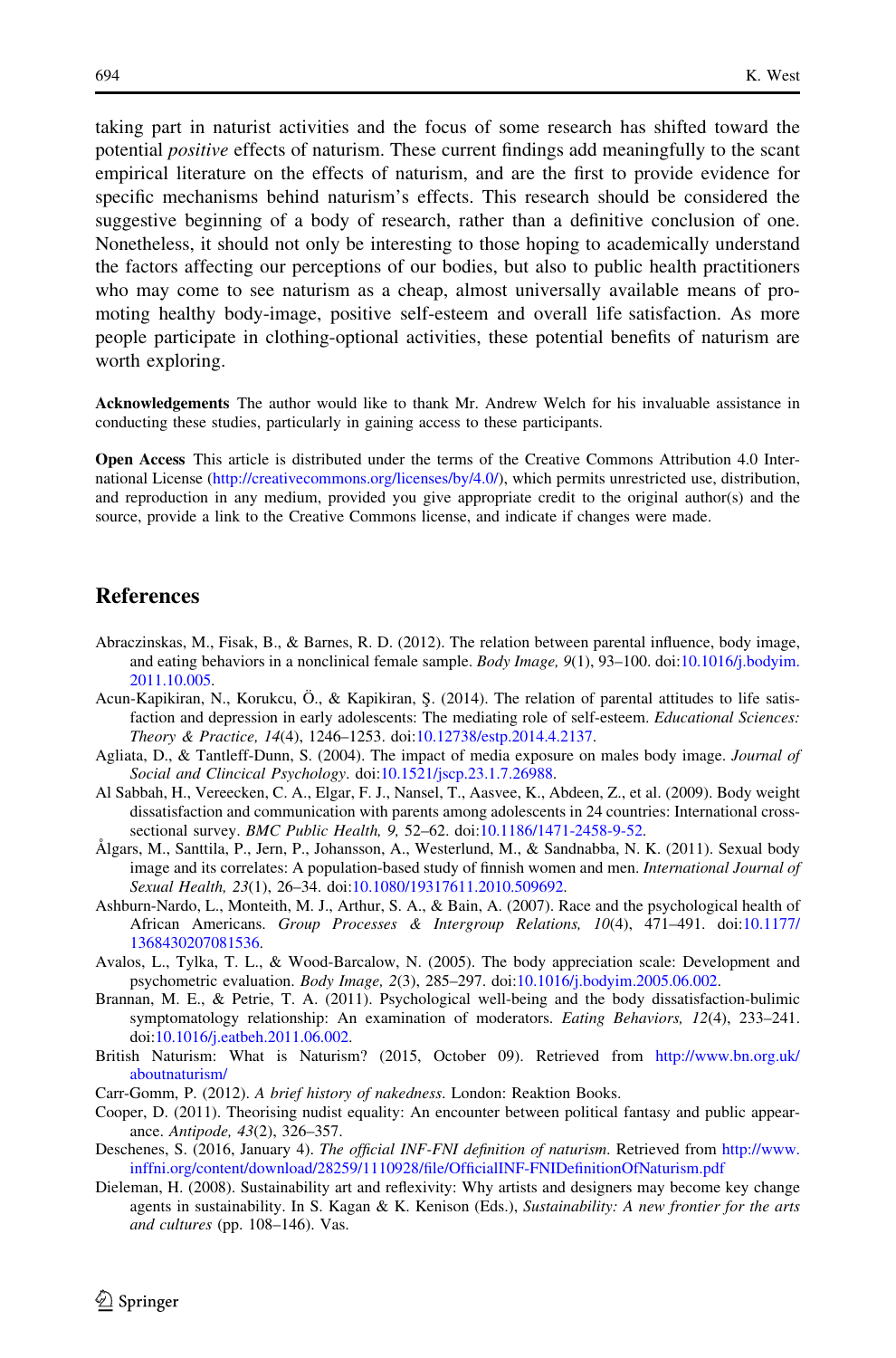- <span id="page-18-0"></span>Diener, E., Emmons, R., Larsen, J., & Griffin, S. (1985). The satisfaction with life scale. Journal of Personality Assessmemt, 49(1), 71–75. doi:[10.1207/s15327752jpa4901\\_13](http://dx.doi.org/10.1207/s15327752jpa4901_13).
- Engeln-Maddox, R. (2005). Cognitive responses to idealized media images of women: The relationship of social comparison and critical processing to body image disturbance in college women. Journal of Social and Clinical Psychology, 24(8), 1114–1138. doi[:10.1521/jscp.2005.24.8.1114](http://dx.doi.org/10.1521/jscp.2005.24.8.1114).
- Evans-Lacko, S., Malcolm, E., West, K., Rose, D., London, J., Rüsch, N., et al. (2013). Influence of Time to Change's social marketing interventions on stigma in England 2009–2011. British Journal of Psychiatry, 202(SUPPL.55), s77–s88.
- Fritz, M. S., & Mackinnon, D. P. (2007). Required sample size to detect the mediated effect. Psychological Science, 18(3), 233-239. doi:[10.1111/j.1467-9280.2007.01882.x](http://dx.doi.org/10.1111/j.1467-9280.2007.01882.x).
- Fryer, R. G., Jr., & Levitt, S. D. (2004). Understanding the Black–White test score gap in the first two years of school. Review of Economics and Statistics, 86, 447–464.
- Grabe, S., Ward, L. M., & Hyde, J. S. (2008). The role of the media in body image concerns among women: A meta-analysis of experimental and correlational studies. Psychological Bulletin, 134(3), 460–476. doi[:10.1037/0033-2909.134.3.460](http://dx.doi.org/10.1037/0033-2909.134.3.460).
- Green, L. R. (2001). Hiding behind nakedness on the nude beach. Australian Journal of Communication, 28(3), 1–10.
- Hayes, A. F. (2009). Beyond Baron and Kenny: Statistical mediation analysis in the new millennium. Communication Monographs, 76(4), 408–420. doi[:10.1080/03637750903310360.](http://dx.doi.org/10.1080/03637750903310360)
- Henrich, J., Heine, S. J., & Norenzayan, A. (2010). The weirdest people in the world? The Behavioral and Brain Sciences, 33(2–3), 61–83. doi[:10.1017/S0140525X0999152X.](http://dx.doi.org/10.1017/S0140525X0999152X)
- Herbozo, S., & Thompson, J. K. (2006). Appearance-related commentary, body image, and self-esteem: Does the distress associated with the commentary matter? Body Image, 3(3), 255–262. doi[:10.1016/j.](http://dx.doi.org/10.1016/j.bodyim.2006.04.001) [bodyim.2006.04.001.](http://dx.doi.org/10.1016/j.bodyim.2006.04.001)
- Hesketh, K., Wake, M., & Waters, E. (2004). Body mass index and parent-reported self-esteem in elementary school children: Evidence for a causal relationship. International Journal of Obesity and Related Metabolic Disorders, 28(10), 1233–1237. doi:[10.1038/sj.ijo.0802624](http://dx.doi.org/10.1038/sj.ijo.0802624).
- Ipsos-Mori. (2011). 2011 Attitudes to Nudity Omnibus Research. London: Author.
- Kang, S.-M., Shaver, P. R., Sue, S., Min, K.-H., & Jing, H. (2003). Culture-specific patterns in the prediction of life satisfaction: Roles of emotion, relationship quality, and self-esteem. Personality and Social Psychology Bulletin, 29(12), 1596–1608. doi:[10.1177/0146167203255986](http://dx.doi.org/10.1177/0146167203255986).
- Kostanski, M., & Gullone, E. (1998). Adolescent body image dissatisfaction: Relationships with selfesteem, anxiety, and depression controlling for body mass. Journal of Child Psychology and Psychiatry and Allied Disciplines, 39(2), 255–262. doi:[10.1111/1469-7610.00319.](http://dx.doi.org/10.1111/1469-7610.00319)
- Lewis, R. J., & Janda, L. H. (1988). The relationship between adult sexual adjustment and childhood experiences regarding exposure to nudity, sleeping in the parental bed, and parental attitudes toward sexuality. Archives of Sexual Behavior, 17(4), 349–362.
- Liechty, J. M. (2010). Body image distortion and three types of weight loss behaviors among nonoverweight girls in the United States. Journal of Adolescent Health, 47(2), 176–182. doi[:10.1016/j.jadohealth.](http://dx.doi.org/10.1016/j.jadohealth.2010.01.004) [2010.01.004.](http://dx.doi.org/10.1016/j.jadohealth.2010.01.004)
- MacCallum, R. C., & Austin, J. T. (2000). Applications of structural equation modeling in psychological research. Annual Review of Psychology, 51, 201–226. doi[:10.1146/annurev.psych.51.1.201](http://dx.doi.org/10.1146/annurev.psych.51.1.201).
- Mason, K. (2015, May). Streakers set to strip off for naked wildlife park run. Doncaster Free Press, pp. 57–60. Retrieved from [http://www.doncasterfreepress.co.uk/news/streakers-set-to-strip-off-for](http://www.doncasterfreepress.co.uk/news/streakers-set-to-strip-off-for-naked-wildlife-park-run-1-7244405)[naked-wildlife-park-run-1-7244405](http://www.doncasterfreepress.co.uk/news/streakers-set-to-strip-off-for-naked-wildlife-park-run-1-7244405).
- Mathews, A., Ridgeway, V., Cook, E., & Yiend, J. (2007). Inducing a benign interpretational bias reduces trait anxiety. Journal of Behavior Therapy and Experimental Psychiatry, 38(2), 225–236. doi:[10.1016/](http://dx.doi.org/10.1016/j.jbtep.2006.10.011) [j.jbtep.2006.10.011.](http://dx.doi.org/10.1016/j.jbtep.2006.10.011)
- McCreary, D. R., & Sasse, D. K. (2000). Exploring the drive for muscularity in adolescent boys and girls. Journal of American College Health, 48, 297–304. doi[:10.1080/07448480009596271.](http://dx.doi.org/10.1080/07448480009596271)
- Mclaren, L., Kuh, D., Hardy, R., & Gauvin, L. (2004). Positive and negative body-related comments and their relationship with body dissatisfaction in middle-aged women. Psychology & Health, 19(2), 261–272. doi:[10.1080/0887044031000148246](http://dx.doi.org/10.1080/0887044031000148246).
- Molloy, B. L., & Herzberger, S. D. (1998). Body Image and self-esteem: A comparison of African-American and Caucasian women. Sex Roles, 38(7/8), 631–643.
- Navarro, R. L., Ojeda, L., Schwartz, S. J., Piña-Watson, B., & Luna, L. L. (2014). Cultural self, personal self: Links with life satisfaction among Mexican American college students. Journal of Latina/o Psychology, 2(1), 1–20. doi[:10.1037/lat0000011.](http://dx.doi.org/10.1037/lat0000011)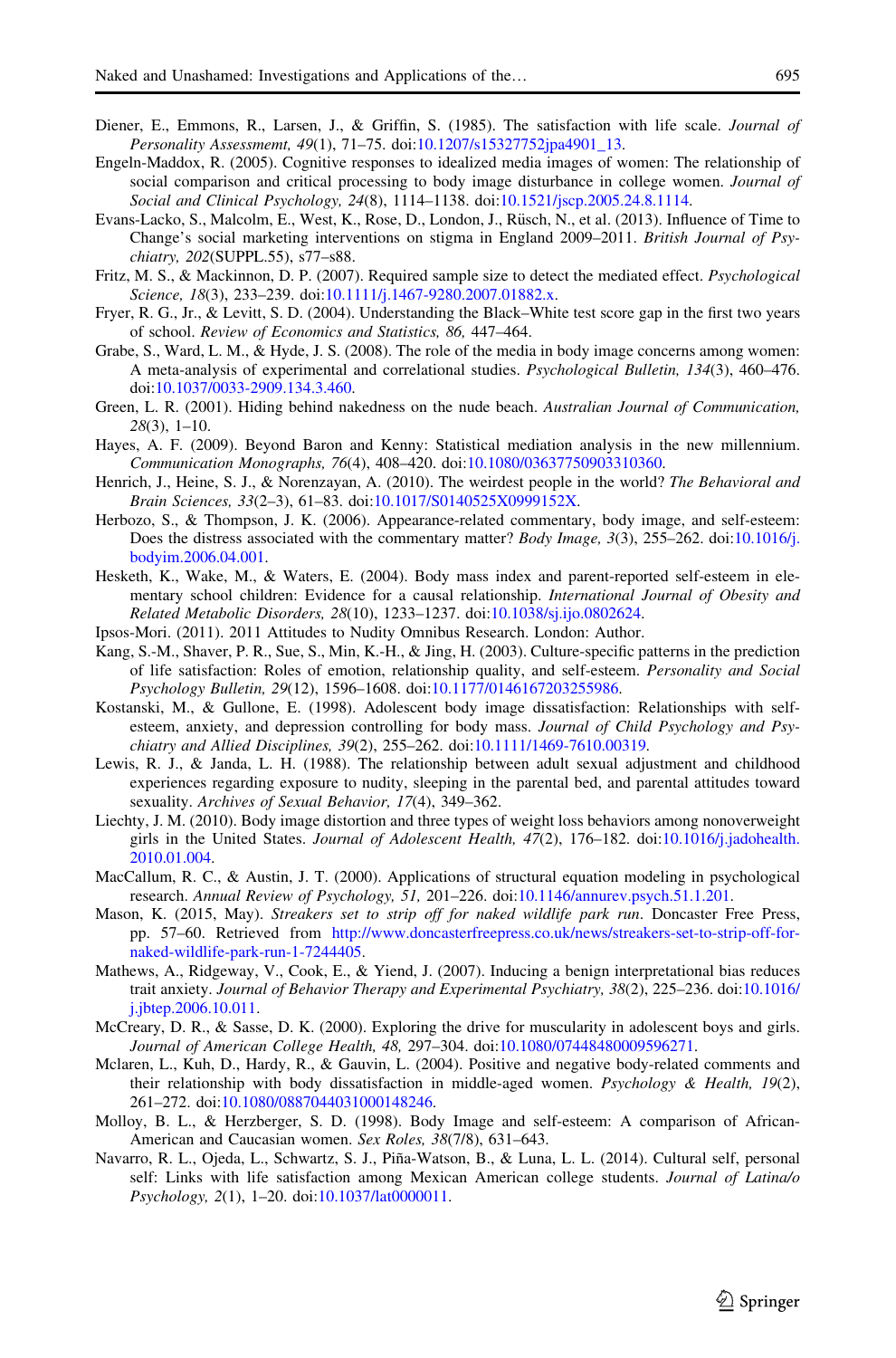- <span id="page-19-0"></span>Negy, C. (2004). Therapy with dissimilar clients: Issues to consider along this road more traveled. In C. Negy (Ed.), Cross-cultural psychotherapy: Toward a critical understanding of diverse clients (pp. 3–22). Reno, NV: Bent Tree Press.
- Negy, C., & Winton, S. (2008). A comparison of pro- and anti-nudity college students on acceptance of self and of culturally diverse others. Journal of Sex Research, 45(3), 287–294. doi:[10.1080/](http://dx.doi.org/10.1080/00224490802204464) [00224490802204464](http://dx.doi.org/10.1080/00224490802204464).
- O'Reilley, C. (2015). It's all good nudes: Get naked; how getting starkers can keep you healthy. The Sun, 1–21. Retrieved from [http://www.thesun.co.uk/sol/homepage/features/6615651/The-health-benefits-of](http://www.thesun.co.uk/sol/homepage/features/6615651/The-health-benefits-of-going-nude.html)[going-nude.html.](http://www.thesun.co.uk/sol/homepage/features/6615651/The-health-benefits-of-going-nude.html)
- Oishi, S., Diener, E. F., Lucas, R. E., & Suh, E. M. (1999). Cross-cultural variations in predictors of life satisfaction: Perspectives from needs and values. Personality and Social Psychology Bulletin, 25(8), 980–990. doi:[10.1007/978-90-481-2352-0.](http://dx.doi.org/10.1007/978-90-481-2352-0)
- Okami, P. (1995). Childhood exposure to parental nudity, parent co-sleeping and ''primal scenes'': A review of clinical opinion and empirical evidence. The Journal of Sex Research, 32(1), 51–63.
- Okami, P., Olmstead, R., Abramson, P. R., & Pendleton, L. (1998). Early childhood exposure to parental nudity and scenes of parental sexuality ('primal scenes'): An 18-year longitudinal study of outcome. Archives of Sexual Behavior, 27(4), 361–384.
- Oleinick, M. S., Bahn, A. K., Eisenberg, L., & Lilienfeld, A. M. (1966). Early socialization experiences and intrafamilial environment: A study of psychiatric outpatient and control group children. Archives of General Psychiatry, 15(4), 344–353.
- Olivardia, R., Pope, H. G. J., Borowiecki, J. J. I., & Cohane, G. H. (2004). Biceps and body image: The relationship between muscularity and self-esteem, depression, and eating disorder symptoms. Psychology of Men & Masculinity, 5(2), 112–120. doi[:10.1037/1524-9220.5.2.112.](http://dx.doi.org/10.1037/1524-9220.5.2.112)
- Paradise, A. W., & Kernis, M. H. (2002). Self-esteem and psychological well-being: Implications of fragile self-esteem. Journal of Social and Clinical Psychology, 21(4), 345–361.
- Park, H.-J., Lee, D.-G., & Yang, N. M. (2014). Life satisfaction in middle-aged Koreans: Mediating effects of domain-specific self-esteem satisfaction, and sex differences. Psychological Reports, 115(1), 213–227. doi:[10.2466/07.10.PR0.115c11z4](http://dx.doi.org/10.2466/07.10.PR0.115c11z4).
- Pelegrini, A., & Petroski, E. (2010). The association between body dissatisfaction and nutritional status in adolescents. Human Movement, 11(1), 51–57. doi:[10.2478/v10038-010-0001-7](http://dx.doi.org/10.2478/v10038-010-0001-7).
- Pucher, J., Buehler, R., & Seinen, M. (2011). Bicycling renaissance in North America? An update and reappraisal of cycling trends and policies. Transportation Research Part A: Policy and Practice, 45(6), 451–475. doi:[10.1016/j.tra.2011.03.001](http://dx.doi.org/10.1016/j.tra.2011.03.001).
- Re, D., Coetzee, V., & Xiao, D. (2011). Viewing heavy bodies enhances preferences for facial adiposity. Journal of Evolutionary Psychology, 9(4), 295–308.
- Rosenberg, M. (1965). Society and the adolescent self-image. Princeton, NJ: Princeton University Press.
- Sears, D. O. (1986). College sophomores in the laboratory: Influences of a narrow data base on social psychology's view of human nature. Journal of Personality and Social Psychology, 51(3), 515–530. doi[:10.1037/0022-3514.51.3.515](http://dx.doi.org/10.1037/0022-3514.51.3.515).
- Sengupta, N. K., Osborne, D., Houkamau, C. A., Hoverd, W. J., Wilson, M. S., Greaves, L. M., et al. (2012). How much happiness does money buy? Income and subjective well-being in New Zealand. New Zealand Journal of Psychology, 41(2), 21–34.
- Smith, H. W. (1980). Does shedding one's clothes imply shedding one's culture? A cross-cultural test of nudism claims. International Review of Modern Sociology, 10, 255–268. doi[:10.1007/BF00987137.](http://dx.doi.org/10.1007/BF00987137)
- Smith, G., & King, M. (2009). Naturism and sexuality: Broadening our approach to sexual wellbeing. *Health* and Place, 15(2), 439–446. doi:[10.1016/j.healthplace.2008.08.002](http://dx.doi.org/10.1016/j.healthplace.2008.08.002).
- Smith, D. C., & Sparks, W. (1986). The naked child: Growing up without shame. Los Angeles: Elysium Growth Press.
- Story, M. D. (1979). Factors associated with more positive body self-concepts in preschool children. The Journal of Social Psychology, 108(1), 49–56. doi:[10.1080/00224545.1979.9711960](http://dx.doi.org/10.1080/00224545.1979.9711960).
- Story, M. D. (1984). Comparisons of body self-concept between social nudists and nonnudists. The Journal of Psychology: Interdiciplinary and Applied, 118(1), 99–112.
- Strand, S. (2012). The White British–Black Caribbean achievement gap: Tests, tiers and teacher expectations. British Educational Research Journal, 38(1), 75–101. doi[:10.1080/01411926.2010.526702.](http://dx.doi.org/10.1080/01411926.2010.526702)
- Striegel-Moore, R. H., Silberstein, L. R., & Rodin, J. (1986). Toward an understanding of risk factors for bulimia. American Psychologist, 41, 246–263. doi[:10.1037/0003-066X.41.3.246](http://dx.doi.org/10.1037/0003-066X.41.3.246).
- Swami, V. (2015). Illustrating the body: Cross-sectional and prospective investigations of the impact of life drawing sessions on body image. Psychiatry Research, 235, 128–132. doi:[10.1016/j.psychres.2015.11.](http://dx.doi.org/10.1016/j.psychres.2015.11.034) [034.](http://dx.doi.org/10.1016/j.psychres.2015.11.034)